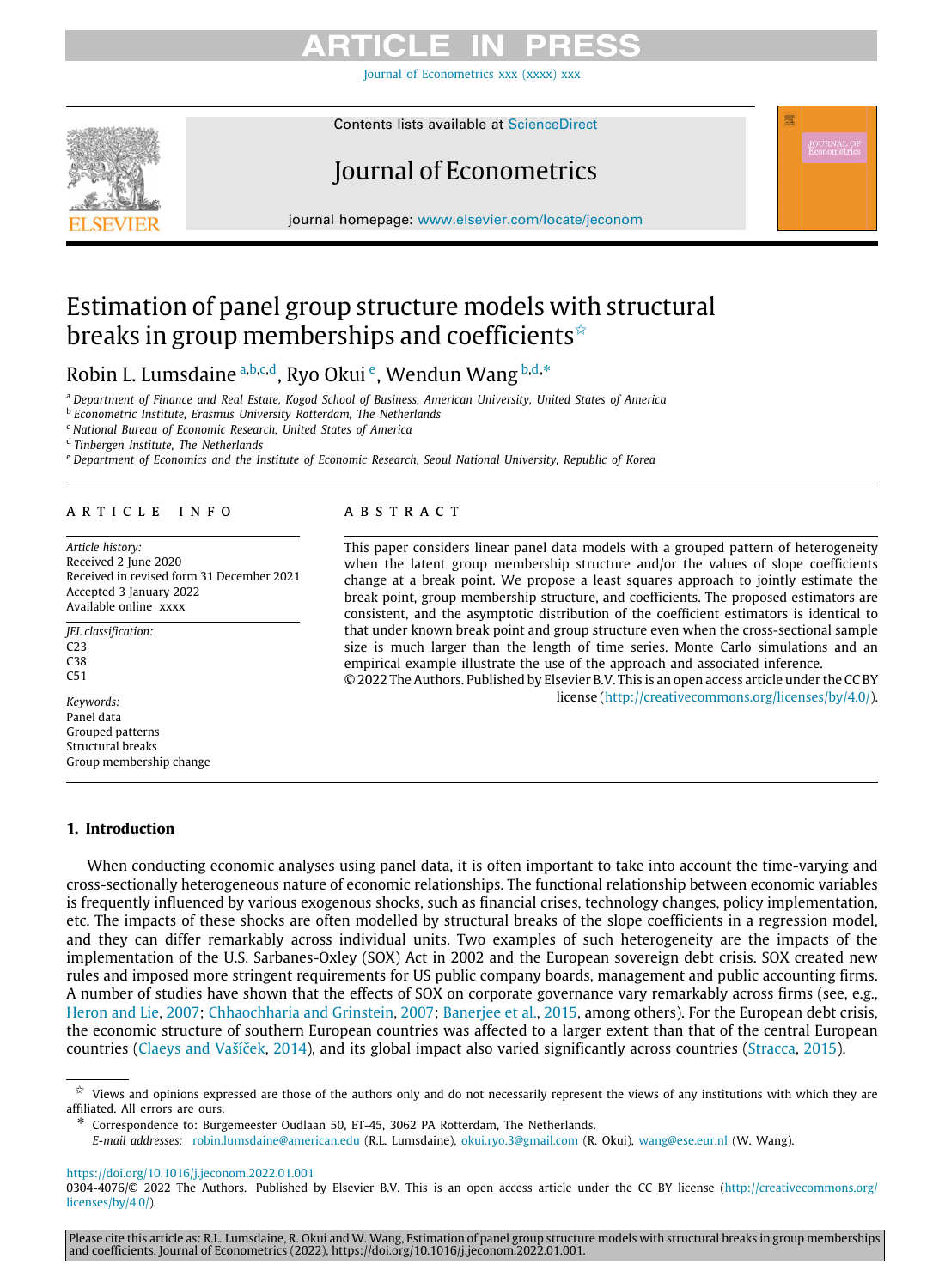# **ARTICLE IN PRESS**

*R.L. Lumsdaine, R. Okui and W. Wang Journal of Econometrics xxx (xxxx) xxx*

A salient empirical finding is that such cross-sectional impact tends to be common within a group of units but varies across groups (see, e.g., [Mitton](#page-20-5), [2002;](#page-20-5) [Linck et al.](#page-20-6), [2009;](#page-20-6) [Duchin et al.,](#page-20-7) [2010;](#page-20-7) [Thakor,](#page-20-8) [2015](#page-20-8), among many others). Thus, imposing a group pattern is a plausible yet parsimonious way of modelling cross-sectional heterogeneity. Many studies have considered clustering individual units in panel data ([Sun](#page-20-9), [2015;](#page-20-9) [Hahn and Moon](#page-20-10), [2010](#page-20-10); [Lin and Ng](#page-20-11), [2012;](#page-20-11) [Bonhomme](#page-20-12) [and Manresa,](#page-20-12) [2015a](#page-20-12); [Su et al.,](#page-20-13) [2016](#page-20-13); [Ando and Bai,](#page-19-0) [2016;](#page-19-0) [Vogt and Linton,](#page-20-14) [2016;](#page-20-14) [Wang et al.,](#page-20-15) [2018,](#page-20-15) among others), all assuming that the group structure does not change over time. On the other hand, while there is a vast volume of literature on structural breaks in panel data models [\(Bai,](#page-19-1) [2010](#page-19-1); [Wachter and Tzavalis](#page-20-16), [2012;](#page-20-16) [Kim](#page-20-17), [2011](#page-20-17); [Baltagi et al.](#page-20-18), [2017;](#page-20-18) [Qian and](#page-20-19) [Su,](#page-20-19) [2016](#page-20-19); [Li et al.](#page-20-20), [2016,](#page-20-20) among others), most studies assume that coefficients are homogeneous across units or structural breaks are common to all units. Recently, [Okui and Wang](#page-20-21) [\(2021](#page-20-21)) proposed a new model that allows researchers to capture a group pattern of heterogeneity in structural breaks. Although their model allows that the break point, the size of break, and slope coefficients can differ across groups in any arbitrary manner, the group structure is required to be time invariant, or in other words, the group membership structure is not affected by the shock.

<span id="page-1-0"></span>The time-invariant group structure is sometimes a strong assumption. A macroeconomic shock, such as a financial crisis, may restructure the functional relations between economic variables for all units, such that some units become highly heterogeneous (homogeneous) after the shock even though their behaviour is similar (different) before the shock. For example, Germany and France shared a similar debt-to-GDP ratio before the European debt crisis (64%–69% in 2007 and 2008), but the time series paths of the ratio of the two countries diverge dramatically after 2008, with that of France increasing from 83% to 98.4% until 2018 and that of Germany fluctuating around 75% in 2009–2014 and decreasing to 61.9% in 20[1](#page-1-0)8.<sup>1</sup> A similar situation may apply with the introduction of regulatory policies, such as SOX, which likely reshaped the heterogeneity pattern of firms according to their observable and unobservable time-varying management practices and firm characteristics ([Engel et al.,](#page-20-22) [2007](#page-20-22); [Heron and Lie](#page-20-0), [2007](#page-20-0); [Linck et al.,](#page-20-6) [2009](#page-20-6)). Hence, it is of great empirical interest to develop a method that allows the group structure to change after the break, in addition to allowing for a coefficient break. In practice, it is also possible that the shock only affects the group membership, but the functional relationship remains the same within each group. It is additionally possible that the number of groups changes. These scenarios raise several challenges. How do we model and estimate a time-varying group structure with an unknown break date? How do we determine the potentially varying number of groups? How do we identify whether a break occurs to only the group structure, the coefficient, or both?

To address these challenges, this paper proposes a new model and a new estimation approach that allows us to capture a structural break in the slope coefficients and/or group structure. We propose a least squares approach that estimates the break point, group membership, and regression coefficients simultaneously. To solve this least squares problem, we employ an iterative estimation approach that first iterates between coefficient and group estimation given a fixed break point, and then searches for the optimal break point given the estimated coefficients and group memberships. We show that the estimators of the break point and group memberships are both consistent. The consistent estimation of breaks and group structure further allows us to estimate the coefficients consistently, and the asymptotic behaviour of the coefficient estimator is equivalent to that obtained under known break point and group memberships. One of our theoretical contributions is to formally establish conditions under which the break detection error does not affect the asymptotic behaviour of the group membership and coefficient estimators.

An alternative empirical strategy is to examine each unit separately. [Baltagi et al.](#page-19-2) [\(2016](#page-19-2)) propose detection of a *common* break point based on individual estimation of each unit. Compared with their approach, we impose a grouped pattern of heterogeneity. While group heterogeneity is more restrictive than individual heterogeneity, it brings various advantages over their approach. First, we can make use of the cross-sectional information. This allows us to estimate a model with a relatively short time dimension compared to the number of regressors (or even when the time dimension is smaller than the number of regressors), and yields efficiency gain. The efficiency gains further translate into a more precise detection of the break point. Such comparison is confirmed via an extensive simulation study, where we find that imposing a group pattern leads to more accurate break point estimates. Increasing both time and cross-section dimensions helps improve the accuracy of break detection for our method, but the cross-section dimension plays less role in individual-based break detection. This is because the group structure allows us to make use of cross-sectional variation, which typically leads to more efficient estimation. Second, the grouped pattern of heterogeneity enables us to investigate common patterns across units, which is difficult when looking at each unit completely separately, while maintaining heterogeneous effects in our model.

A related approach in terms of motivation, yet different in terms of technique, is to combine factor models with structural breaks; see, e.g., [Cheng et al.](#page-20-23) ([2016\)](#page-20-23). This approach captures heterogeneity by factors, while our approach employs group structure. Both factor structure (also called interactive effects) and grouped pattern are useful in modelling heterogeneity but from different perspectives. Which approach is more appropriate depends on the specific application and also the empirical objective. Our work is also related to [Miao et al.](#page-20-24) ([2020\)](#page-20-24) which considered slope coefficients and thresholds varying over groups in a panel threshold regression. While both studies examine latent group structures and thresholding, a key difference is that [Miao et al.](#page-20-24) ([2020](#page-20-24)) assumed a constant group structure over the regimes (segmented by a threshold variable), but we allow the memberships to change across regimes.

<sup>1</sup> Source of Data: Eurostat, general government gross debt-annual data (downloaded in January 2020). URL: [https://ec.europa.eu/eurostat/tgm/](https://ec.europa.eu/eurostat/tgm/table.do?tab=table&init=1&language=en&pcode=teina225) [table.do?tab=table&init=1&language=en&pcode=teina225](https://ec.europa.eu/eurostat/tgm/table.do?tab=table&init=1&language=en&pcode=teina225).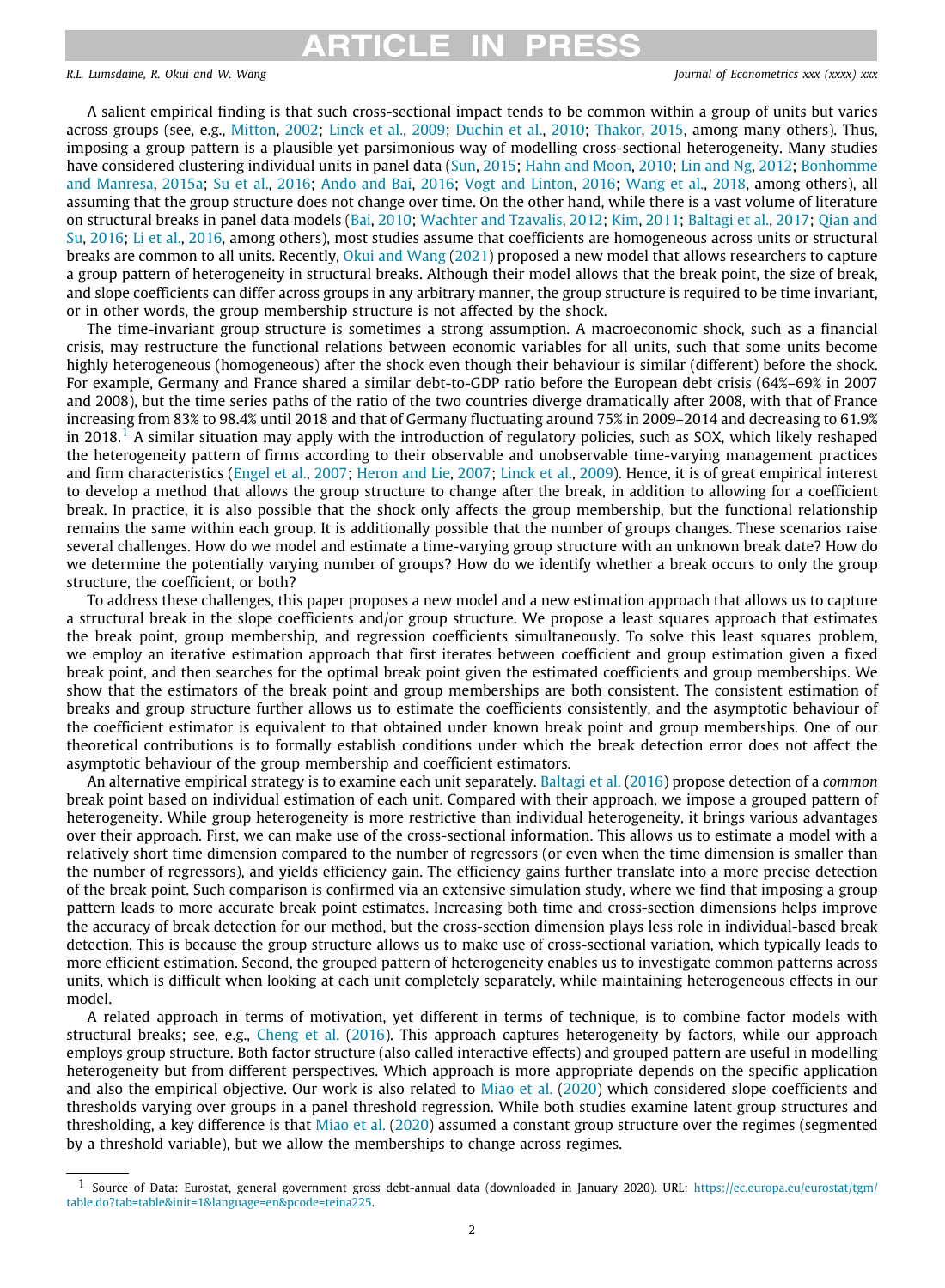# <span id="page-2-2"></span>CI E II

### *R.L. Lumsdaine, R. Okui and W. Wang Journal of Econometrics xxx (xxxx) xxx*

We apply the proposed method to study the determinants of sales growth of US firms. We find that both the group structure of heterogeneity and the functional relationship between firms' variables and sales growth exhibit a significant break in the year of the Asian financial crisis. More groups emerge after the break, suggesting a larger degree of heterogeneity after the crisis. Our data-driven clustering results also suggest that the group structure is only moderately related to the industry classification that is widely used in corporate finance to capture heterogeneity.

The remainder of the paper is organized as follows. In Section [2](#page-2-0), we explain the setting in Section [2.1](#page-2-1) and the estimation method in Section [2.2](#page-3-0). Section [3](#page-4-0) presents the asymptotic results. Section [4](#page-6-0) discusses two extensions: models with individual fixed effects and multiple breaks. Section [5.1](#page-8-0) explains how to choose the number of groups, and Section [5.2](#page-9-0) provides some specification tests. Finite sample results from Monte Carlo simulations are discussed in Section [6.](#page-10-0) An empirical example demonstrates how these tests and estimation methods can be used in practice in Section [7.](#page-15-0) Section [8](#page-19-3) concludes. The proofs of the theorems and additional theoretical results are included in the supplemental appendix. An extensive collection of additional material, including an additional algorithm, theoretical analyses for models with fixed effects, and additional simulation results, is provided in the online supplement.<sup>[2](#page-2-2)</sup>

### **2. Model setup and estimation method**

### <span id="page-2-0"></span>*2.1. Model setup*

<span id="page-2-1"></span>Suppose that we have panel data  $(y_i, x_{it})$  for  $i = 1, \ldots, N$  and  $t = 1, \ldots, T$ , where  $y_i$  is a scalar outcome variable of interest, *xit* is a *p*-dimensional vector of exogenous explanatory variables, and indexes *i* and *t* denote cross-sectional unit and time period, respectively. We are interested in the effects of  $x_i$  on  $y_i$ , and allow such effects to be (potentially) heterogeneous across units and vary over time. We model cross-sectional heterogeneity via a latent group pattern and the time-varying feature via a structural break. Importantly, we allow the structural break to change not only the effects of *xit* but also the latent group pattern.

In particular, consider the following linear panel data model:

<span id="page-2-3"></span>
$$
y_{it} = x_{it}'\beta_{g_{it},t} + u_{it},\tag{1}
$$

where  $u_{it}$  is an error term which may be heteroskedastic and weakly dependent in both time series and cross-sectional dimensions. We assume that  $x_i$  is exogenous such that  $E(u_i \mid x_i) = 0$ , and thus a predetermined regressor is allowed.  $\beta_{g_i,t}$  is the coefficient that depends on time period *t* and the group membership of *i* at time *t*.  $\beta_{g_i,t}^{(h)}$  captures the effect of a change of  $x_{it}^{(h)}$  holding all else constant, where the superscript (*h*) indicates the *h*th element. All else here includes  $\{x_{it}^{(h)}$  for  $\tau \neq t\}$ ,  $\{x_{is}^{(l)}$  for all  $l \neq h$  and for all  $s = 1, \ldots, T\}$  and  $\{u_{is}, s = 1, \ldots, T\}$ . The current proof technique does not allow time effects and time trends to be parts of *xit*, but their presence may be justified under alternative proof techniques. The assumptions are stated formally in Section [3](#page-4-0).

Here the cross-sectional heterogeneity in the slope coefficients is featured by a group pattern, such that units in the same group share the same values of coefficients. Both the group membership structure (i.e., to which group each unit belongs) and the coefficient vector itself may change over time, and we consider the cases where the time-varying pattern can be characterized by structural breaks.

We assume that there is one structural break at time  $k^0$ . This implies that the group structure and the value of coefficients for each group do not change until  $k^0$ , and also remain stable after  $k^0$  once the break happens. Let  $G^B$  and  $G^A$ denote the number of groups before and after the break, respectively. Note that superscripts *B* and *A* stand for ''before the break" and "after the break", respectively.  $G^B$  and  $G^A$  may or may not be the same; that is, we allow the break to change the number of groups. Before the break, each unit belongs to one of the elements of  $\mathbb{G}^B=\{1,\ldots,G^B\}$ . After the break, the set of groups potentially changes and becomes  $\mathbb{G}^A=\{1,\ldots,G^A\}$ . Note that, because group memberships are unobserved, group labels are arbitrary and there may not be any natural correspondence between groups before and after the break. For example, group 1 before the break may not be related to group 1 after the break. The coefficient vector takes the form:

$$
\beta_{g_{it},t} = \begin{cases} \beta_{g_i(B),B} & \text{if } t < k^0\\ \beta_{g_i(A),A} & \text{if } t \geq k^0, \end{cases}
$$

where  $g_i(B)\in\mathbb{G}^B$  and  $g_i(A)\in\mathbb{G}^A$  denote unit  $i$ 's group membership before and after the break, respectively. Both the break point *k* 0 and group membership allocations, *gi*(*B*) and *gi*(*A*), are unknown and need to be estimated together with the slope coefficients. We first propose estimation methods for model [\(1](#page-2-3)) assuming that  $G^B$  and  $G^A$  are known. This knowledge is, of course, unavailable in many applications, and we discuss how to determine the number of groups in both regimes in Section [5.1.](#page-8-0)

As discussed in [Okui and Wang](#page-20-21) [\(2021\)](#page-20-21), a grouped pattern provides a sensible and convenient way to model individual heterogeneity, especially if there is also time instability, because it allows us to flexibly capture heterogeneity while maintaining the parsimony of the model, so that we can still take advantage of cross-sectional variation in coefficient

<sup>2</sup> This additional material is available online at: [https://papers.ssrn.com/sol3/papers.cfm?abstract\\_id=3617416.](https://papers.ssrn.com/sol3/papers.cfm?abstract_id=3617416)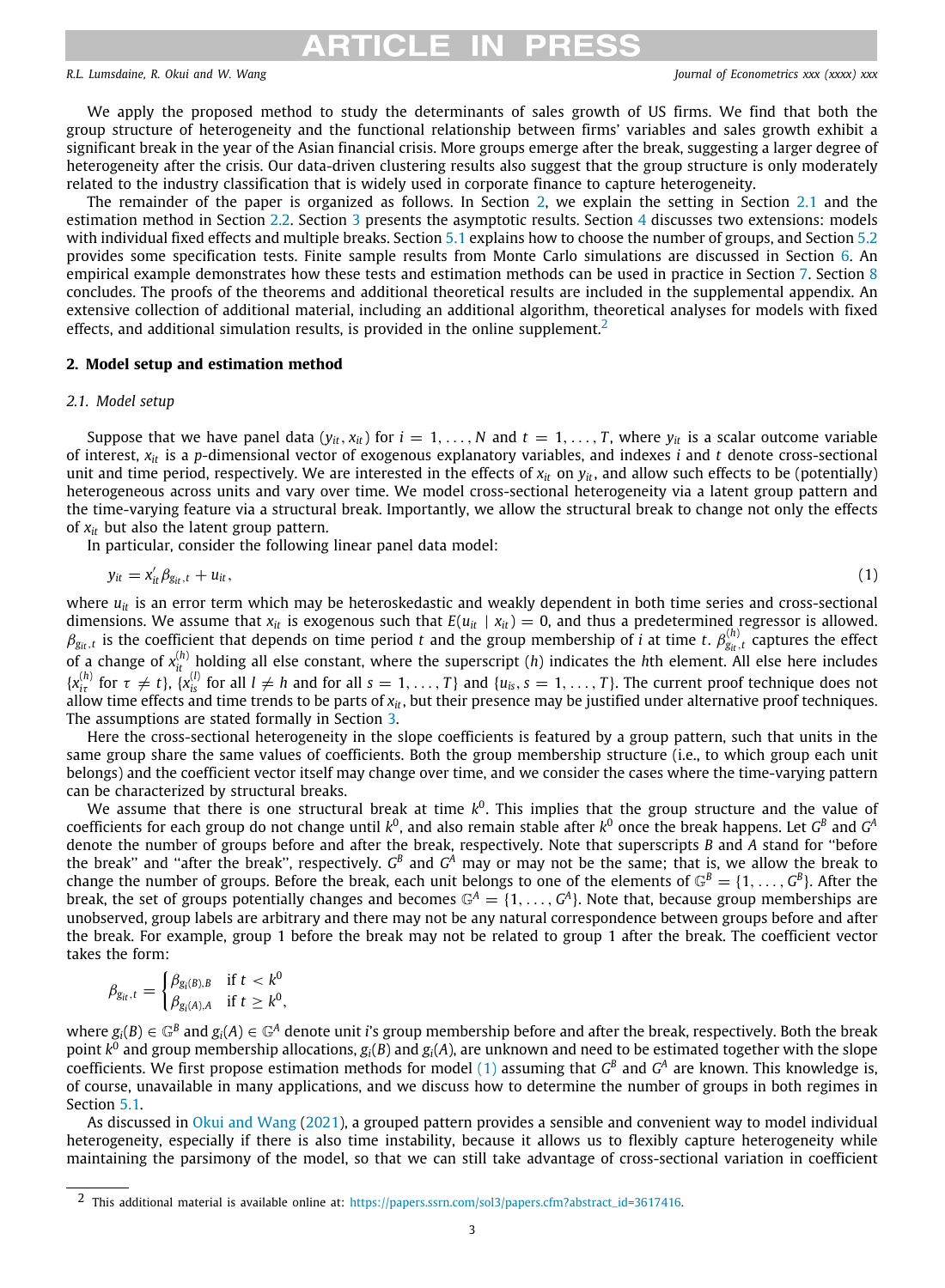## RTICI E I

### *R.L. Lumsdaine, R. Okui and W. Wang Journal of Econometrics xxx (xxxx) xxx*

<span id="page-3-1"></span>

estimation. Notably, the structural break may change the values of the coefficients, the group membership structure, or both. In some situations, it is of practical interest to identify these three cases, and we shall discuss this issue in Section [5.2.](#page-9-0) Also notice that our notation here implies that the group structure and slope coefficients experience a break at the same time point. This is, however, not essential as long as the method can be extended to multiple breaks since then these two different changes can be modelled as two breaks, one only changing the group structure and the other only changing the coefficients; see more detailed discussions in Section [4.2](#page-7-0).

Several important models are nested in model  $(1)$  $(1)$  $(1)$ . For example, the panel models with common structural breaks  $(0)$ ian [and Su](#page-20-19), [2016](#page-20-19); [Baltagi et al.,](#page-20-18) [2017](#page-20-18)) can be regarded as a special case of [\(1\)](#page-2-3) by imposing cross-sectional homogeneity of  $\beta_{\text{g}_{it},t}$ lf the parameter  $\beta_{g_{it}},$  is constant over time, the model boils down to that considered in [Su et al.](#page-20-13) [\(2016\)](#page-20-13) and [Lin and Ng](#page-20-11) [\(2012\)](#page-20-11). By including a constant as one of the elements in  $x_{it}$ , the model can incorporate time-varying group specific fixed effects, and thus is related to [Bonhomme and Manresa](#page-20-12) [\(2015a\)](#page-20-12). The extension of model [\(1](#page-2-3)) to allow for individual-specific fixed effects will be discussed in Section [4.1.](#page-6-1) Our model also extends [Okui and Wang](#page-20-21) ([2021\)](#page-20-21) to allow not only the slope coefficients but also the group membership structure to change at the break point.

### *2.2. Estimation method*

<span id="page-3-0"></span>There are three types of parameters to estimate in model ([1\)](#page-2-3): the break point *k*, the group membership variable in pre- and post-break regimes  $g_i(B)$  and  $g_i(A)$  for all  $i \in \{1,\ldots,N\}$ , and the slope coefficients  $\beta_{g(B),B}$  for all  $g(B) \in \mathbb{G}^B$  and  $\beta_{g(A),A}$  for all  $g(A)\in\mathbb{G}^A$ . We propose jointly estimating these three types of parameters by minimizing the quadratic loss function. Let  $\beta$  be a vector stacking  $\beta_{g,B}$  for  $g\in\mathbb{G}^B$  and  $\beta_{g,A}$  for  $g\in\mathbb{G}^A.$  The parameter space for  $\beta$  is  $\cal B$  which is a subset of  $\mathbb{R}^{p(G^B+G^A)}$ . Let  $\varGamma=(\mathbb{G}^B\times\mathbb{G}^A)^N$  be the parameter space for group memberships. We denote an element of  $\varGamma$  as  $\gamma$ , and further denote  $\gamma_B = (g_1(B), \ldots, g_N(B))$  and  $\gamma_A = (g_1(A), \ldots, g_N(A))$  as the group membership vector before and after the break, respectively. Let  $\mathbb{K} = \{2, \ldots, T\}$  be the parameter space for the break date *k*. We estimate  $(k, \gamma, \beta)$  by minimizing the least squares criterion:

$$
(\hat{k}, \hat{\gamma}, \hat{\beta}) = \underset{k \in \mathbb{K}, \gamma \in \Gamma, \beta \in \mathcal{B}}{\text{argmin}} \left[ \sum_{t=1}^{k-1} \sum_{i=1}^{N} (y_{it} - x_{it}' \beta_{g_i(B), B})^2 + \sum_{t=k}^{T} \sum_{i=1}^{N} (y_{it} - x_{it}' \beta_{g_i(A), A})^2 \right].
$$
\n(2)

The least squares objective function offers a unified estimation framework for the three types of parameters and thus facilitates the theory. Least squares estimation of the group structure also guarantees that all units are categorized into one of the groups. Since the group membership structure may potentially change at the break point, we cannot employ the entire set of time periods to estimate this structure. The group membership structures before and after the break are estimated using only the corresponding samples of the two regimes. This is in sharp contrast to the Grouped Adaptive Group Fused Lasso (GAGFL) proposed by [Okui and Wang](#page-20-21) ([2021\)](#page-20-21) for heterogeneous break estimation, where only coefficients have breaks and the full sample of time observations is used to estimate the time-invariant group structure. Moreover, we employ a least squares method to detect the break date, which fundamentally differs from the lasso break-detection techniques used in [Okui and Wang](#page-20-21) [\(2021\)](#page-20-21) and thus requires different theoretical analysis. Our estimation strategy also differs from [Baltagi et al.](#page-20-18) [\(2017\)](#page-20-18), who proposed estimating the break point based on the sum of squared residuals of each unit. Imposing a group structure allows us to take advantage of cross-sectional variation for coefficient estimation, and thus deliver more accurate estimated coefficients and further a more accurate break point estimate, especially when the error in each time series is large and the number of regressors is sizeable compared to the length of the time series. We shall compare these competing methods in simulation to confirm this discussion.

Clearly, a complete search of the parameter space for the three types of parameters is computationally infeasible. To solve this objective function, we propose the following algorithm that estimates the break point through concentration and estimates the group structure and coefficients through iteration.

### <span id="page-3-2"></span>**Algorithm 1.** Let s denote the iteration number.

Step 1: Set  $s = 0$ . For each  $k \in \{2, \ldots, T\}$ , initialize group structures in both regimes as  $\gamma_B^{(0)}$  and  $\gamma_A^{(0)}$ . Step 2: For given  $\gamma^{(s)}$  and  $k$ , estimate the slope coefficient  $\beta^{(s)}$  in the two regimes by

$$
\beta^{(s)} = \underset{\beta \in \mathcal{B}}{\text{argmin}} \left[ \sum_{t=1}^{k-1} \sum_{i=1}^{N} (y_{it} - x_{it}' \beta_{g_i^{(s)}(B),B})^2 + \sum_{t=k}^{T} \sum_{i=1}^{N} (y_{it} - x_{it}' \beta_{g_i^{(s)}(A),A})^2 \right].
$$

Step 3: Given *β*<sup>(s)</sup>, find the optimal group for individual *i* in each regime, respectively, by

$$
g_i(B)^{(s+1)} = \underset{g_i(B) \in \mathbb{G}^B}{\text{argmin}} \sum_{t=1}^{k-1} (y_{it} - x_{it}'\beta_{g_i(B),B}^{(s)})^2, \text{ and } g_i(A)^{(s+1)} = \underset{g_i(A) \in \mathbb{G}^A}{\text{argmin}} \sum_{t=k}^{T} (y_{it} - x_{it}'\beta_{g_i(A),A}^{(s)})^2.
$$

Step 4: Iterate Steps 2 and 3 until numerical convergence, and obtain  $\hat{\gamma}_B(k)$ ,  $\hat{\gamma}_A(k)$ , and  $\hat{\beta}(k)$ .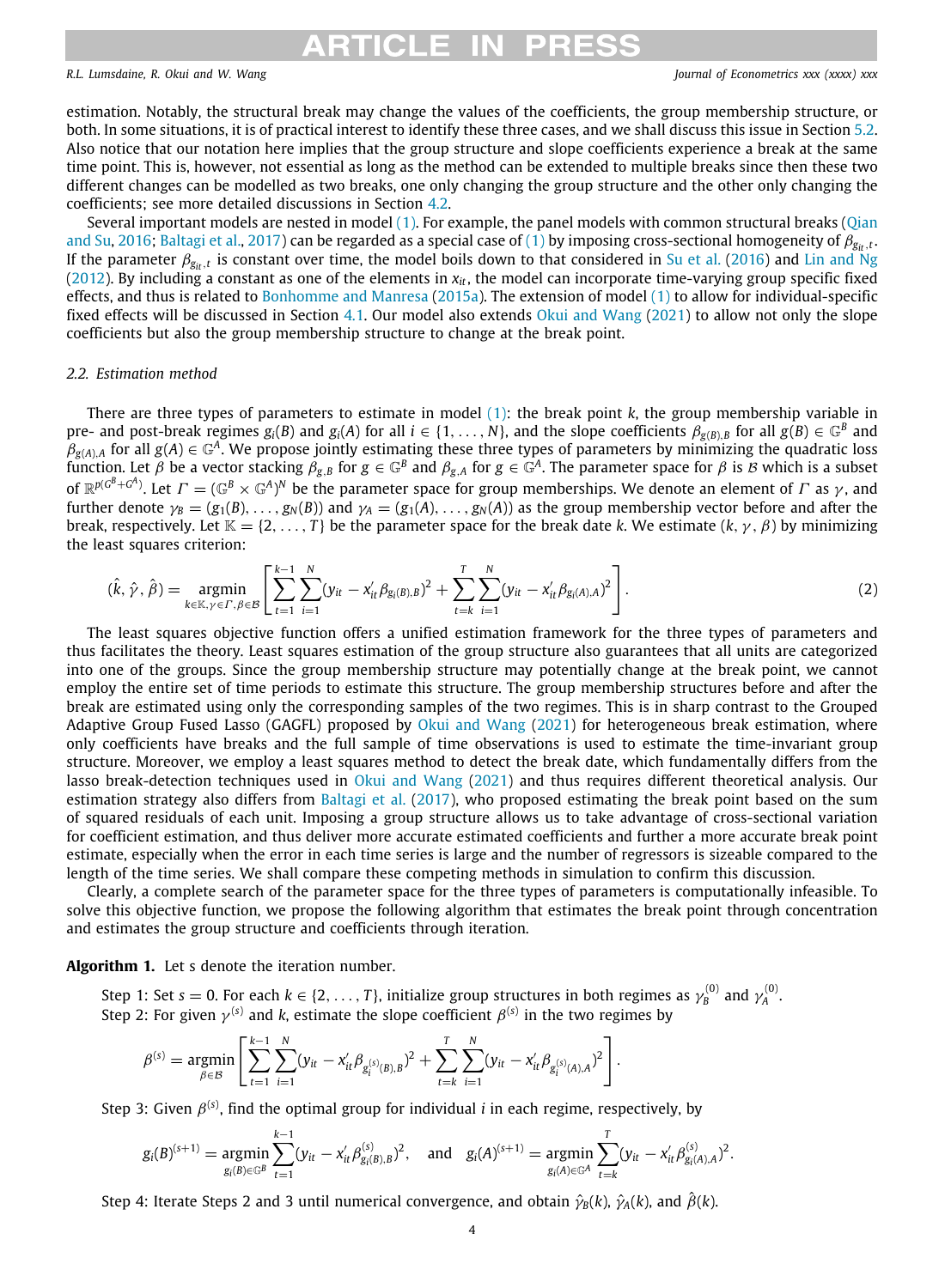Step 5: Let *k* vary from 2 to *T* , and estimate the break point by

$$
\hat{k} = \underset{k \in \mathbb{K}}{\text{argmin}} \left[ \sum_{t=1}^{k-1} \sum_{i=1}^{N} (y_{it} - x_{it}' \hat{\beta}_{\hat{g}_i(B,k),B}(k))^2 + \sum_{t=k}^{T} \sum_{i=1}^{N} (y_{it} - x_{it}' \hat{\beta}_{\hat{g}_i(A,k),A}(k))^2 \right],
$$

where  $\hat{g}_i(B, k)$  and  $\hat{g}_i(A, k)$  are the *i*th coordinates of  $\hat{\gamma}_B(k)$  and  $\hat{\gamma}_A(k)$ , respectively.

Step 1 is an initialization. In Step 2, we estimate the coefficient vector given the group membership structure and the break date. It is just an ordinary least squares (OLS) estimation applied to each group at each regime. Step 3 in turn estimates the group membership structure given coefficients and the break date. The iteration described in Step 4 is essentially the *Kmeans* algorithm discussed in [Bonhomme and Manresa](#page-20-12) ([2015a](#page-20-12)). Because the objective function for a given *k* is non-increasing in the number of iterations, numerical convergence typically can be achieved quickly. However, the convergence is not theoretically guaranteed to be the global optimum in general, a common drawback of this type of iterative algorithms. Hence, different (random) initial values need to be tried and the one that yields the lowest objective is selected. The number of trial initial values depends on the computational capacity and the features of data, e.g., the scale of data set, the signal-to-noise ratio, the number of groups, etc. Finally, the break point is estimated in Step 5 by minimizing the sum of squared residuals over all  $k \in \{2, \ldots, T\}$ , a popular technique in the break detection literature (see, e.g. [Bai,](#page-19-4) [1997\)](#page-19-4).

The computational burden of this algorithm mainly comes from trying many initial values in the *Kmeans* part. Nonetheless, when the numbers of groups,  $G^B$  and  $G^A$ , are small, the algorithm is sufficiently fast and operational. For example, with 3.10 GHz and 4 kernels CPU, one replication in our simulation for  $N=100$ ,  $T=10$ , and  $G^B=G^A=2$  with 25 initial values takes less than 5s without using parallel computation. Increasing the time dimension and the number of initial values linearly increases the computation time, but the effect of the number of groups on computation time is non-proportional.<sup>[3](#page-4-1)</sup>

### <span id="page-4-1"></span>**3. Theoretical results**

<span id="page-4-0"></span>This section presents the asymptotic properties of the proposed estimation method. In particular, we show that the estimated break point, group structure, and slope coefficients are consistent and that the asymptotic distribution of the coefficient estimator is identical to that under a known break point and group membership structure.

We use the following notation. Superscript 0, such as  $k^0$ , indicates the true value.  $\beta_B$  is the vector stacking  $\beta_{g,B}$  for  $g\in\mathbb{G}^B.$  Similarly,  $\beta_A$  is the vector stacking  $\beta_{g,A}$  for  $g\in\mathbb{G}^A.$   $\|\cdot\|$  denotes the Euclidean norm.

### <span id="page-4-2"></span>**Assumption 1.**

(*i*) For any  $L \subseteq \{1, ..., N\}$  and  $t'' \geq t'$ , there exists *M* which does not depend on *L*,  $t''$  nor  $t'$  such that the following equality holds

$$
E\left(\left\|\frac{1}{NT}\sum_{t=t'}^{t''}\sum_{i\in L}x_{it}u_{it}\right\|^2\right)\leq M\frac{|L|(t''-t')}{N^2T^2},
$$

where |*L*| denotes the cardinality of *L*.

 $(ii)$   $B$  is compact.

(iii) Let  $\rho_{N,t}(\gamma^t,g,\tilde{g})$  be the minimum eigenvalue of  $\sum_{i=1}^N\mathbf{1}\{g_{it}^0=g\}\mathbf{1}\{g_{it}=\tilde{g}\}x_{it}x_{it}^{\prime}/N$ , where  $\gamma^t=(g_{1t},\ldots,g_{Nt})$  is either  $\gamma_B=(g_1(B),\ldots,g_N(B))$  (when  $t < k^0$ ) or  $\gamma_A=(g_1(A),\ldots,g_N(A))$  (when  $t \geq k^0$ ). For any  $g \in \mathbb{G}^B$ ,

$$
\min_{1\leq t < k^0}\min_{\gamma_B\in (\mathbb{G}^B)^N} \max_{\tilde{g}\in \mathbb{G}^B}\rho_{N,t}(\gamma_B,g,\tilde{g}) \geq \hat{\rho},
$$

and for any  $g \in \mathbb{G}^A$ ,

$$
\min_{k^0 < t \leq T} \min_{\gamma_A \in (\mathbb{G}^A)^N} \max_{\tilde{g} \in \mathbb{G}^A} \rho_{N,t}(\gamma_A, g, \tilde{g}) \geq \hat{\rho},
$$

where  $\hat{\rho} \rightarrow_{p} \rho$  as *N*, *T*  $\rightarrow \infty$  and  $\rho > 0$ .

 $(iv)$  There exists  $\hat{\rho}^*$  such that for any *i* and for *s* such that *s* and *T* − *s* sufficiently large,

$$
\lambda_{\min}\left(\frac{1}{s}\sum_{t=1}^s x_{it}x_{it}'\right) \geq \hat{\rho}^* \quad \text{and} \quad \lambda_{\min}\left(\frac{1}{T-s}\sum_{t=s+1}^T x_{it}x_{it}'\right) \geq \hat{\rho}^*,
$$

and  $\hat{\rho}^* \to_p \rho^* > 0$  as  $N, T \to \infty$ , where  $\lambda_{\min}$  gives the minimum eigenvalue of its argument.

 $3$  We thus think that the computation time is affordable in most macro and finance datasets for which the proposed method is particularly applicable. However, if one wishes to apply our method to a larger data set, there exist other algorithms which can improve the performance of *Kmeans*, e.g., the variable neighbourhood search algorithm ([Brusco and Steinley,](#page-20-25) [2007;](#page-20-25) [Bonhomme and Manresa](#page-20-26), [2015b\)](#page-20-26).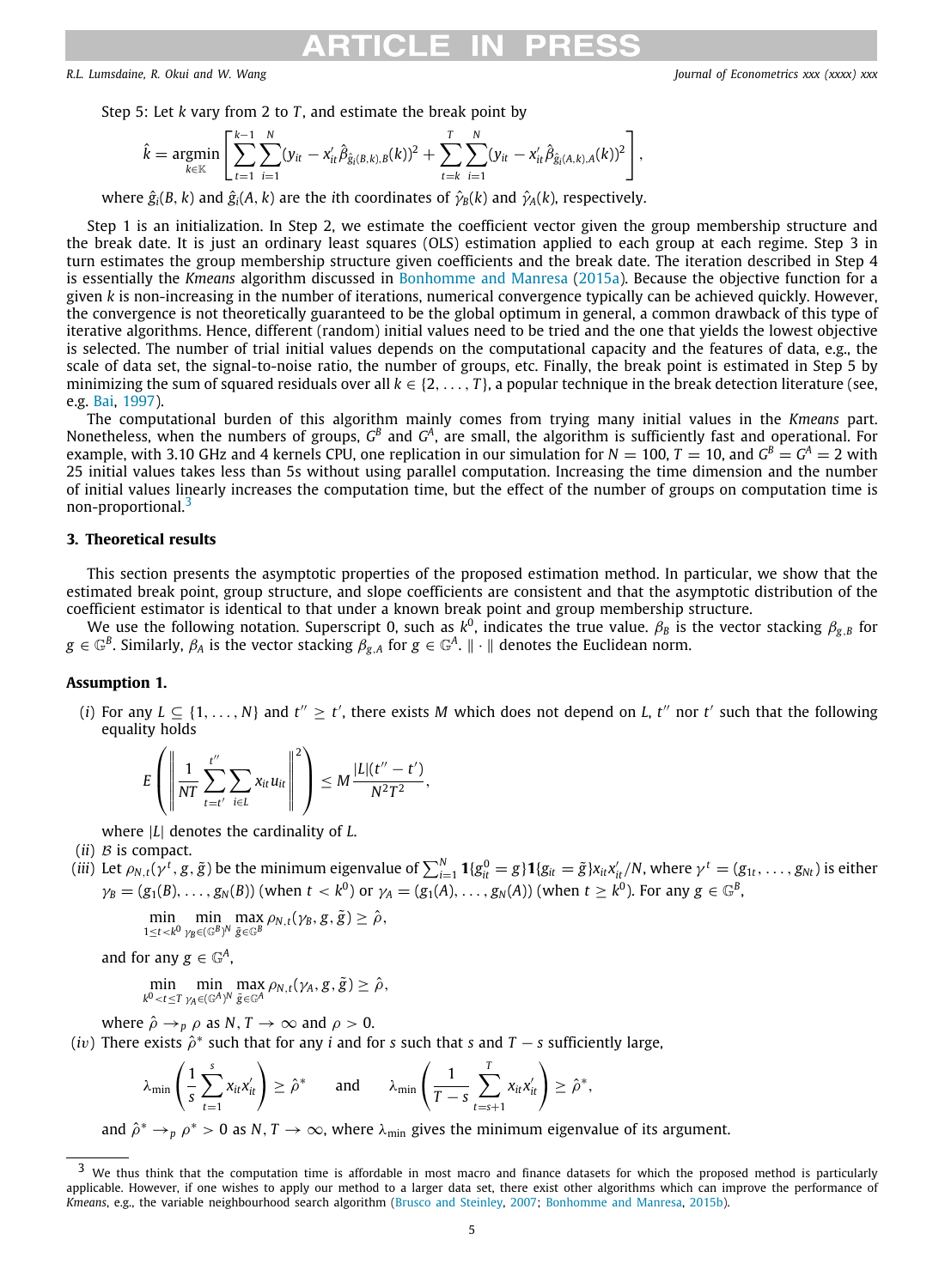### ARTICI E IN

*R.L. Lumsdaine, R. Okui and W. Wang Journal of Econometrics xxx (xxxx) xxx*

- $(v)$  max $_{1 \le t \le T}$   $\sum_{i=1}^{N} ||x_{it}||^2 / N = O_p(1)$ .
- (v*i*) There exists a fixed constant *m* > 0 (which, in particular, does not depend on *T* and *N*) such that for any *t*,

$$
\frac{1}{N}\sum_{i=1}^N (x'_{it}(\beta^0_{g_i^0(A),A}-\beta^0_{g_i^0(B),B}))^2 > \underline{m}.
$$

(*vii*)  $k^0/T \to \tau \in (\epsilon, 1 - \epsilon)$  for  $\epsilon > 0$  as  $T \to \infty$ .

- (*viii*) There exists a constant  $c>0$  such that for any  $g\neq\tilde{g}$  and  $g'\neq\check{g}$  where  $g,\tilde{g}\in\mathbb{G}^B$  and  $g',\check{g}\in\mathbb{G}^A$ , it holds that  $\|\beta_{g,B}^0 - \beta_{\tilde{g},B}^0\| > c$  and  $\|\beta_{g',A}^0 - \beta_{\tilde{g},A}^0\| > c$ .
- (*ix*) Let  $z_{it}$  be  $x'_{it}x_{it}$ ,  $||u_{it}x_{it}||$ ,  $2u_{it}x'_{it}(\beta_g^0)$  $\beta_{g(l)}^0$ ,*l* –  $\beta_{g,l}^0$ ), or  $(x'_{it}(\beta_{g(l)}^0))$  $g_{\mathcal{E}_{l(l)},l}^{0} - \beta_{g,l}^{0})^2$  for  $g \in \mathbb{G}^l$  and  $l = A, B$ . Assume the following holds for any choice of *zit*: (1) *zit* is a strong mixing sequence over *t* whose mixing coefficients *ai*[*t*] are bounded by  $a[t]\le e^{-at^d1}$  such that max $_{1\le i\le N}a_i[t]\le a[t]$  and has tail probabilities max $_{1\le i\le N}$  Pr( $|z_{it}|>z)\le e^{1-(z/b)^{d_2}}$  for any t, where *a*, *b*, *d*<sub>1</sub> and *d*<sub>2</sub> are positive constants. (2) There exists  $a_i$ ,  $i = 1, ..., N$  such that for any  $\epsilon > 0$ , it holds that  $\max_{1 \leq i \leq N} |a_i - \sum_{t=1}^T E(z_{it})/T| < \epsilon$  for sufficiently large *T*.
- $(x)$  max $_{1 \le t \le T} E(||\sum_{i=1}^{N} x_{it} u_{it})$  $\sqrt{N}$ ||<sup>2+δ</sup>) is bounded for some δ > 0.

Assumption  $1(i)$  concerns the degree of dependence. For example, this assumption is satisfied when  $(x_i, u_i)$  is independently and identically distributed (i.i.d.) and possesses fourth moments; it also allows for weak serial correlation and weak cross-sectional dependence. [Assumption 1\(](#page-4-2)*ii*) requires the compactness of the parameter space, a standard condition for asymptotic analysis of extremum estimators.

<span id="page-5-0"></span>[Assumptions 1\(](#page-4-2)*iii*) and [1\(](#page-4-2)*i*v) resemble the rank condition in OLS estimation that, roughly speaking, rules out crosssectional multicollinearity in any group structure ([Assumption 1\(](#page-4-2)*iii*)) and over time periods for each unit [\(Assumption](#page-4-2)  $1(iv)$  $1(iv)$ ), and thus guarantees the identification of  $\beta_{g,A}$  and  $\beta_{g,B}$ .<sup>[4](#page-5-0)</sup> Note that Assumption  $1(iii)$  requires that each group includes sufficiently many observations, so that  $\sum_{i=1}^N\pmb{1}\{g_{it}^0=g\}/N$  does not degenerate. Empirically, this rules out the case where a group consists of only a few units. Moreover, this assumption also requires that there is no cross-sectional multicollinearity among units in each group. To see this more closely, consider  $g=1$  and  $t < k^0.$  Then  $\rho_{N,t}(\gamma^t,g,\tilde{g})$  is the minimum eigenvalue of  $\sum_{i=1}^N\pmb{1}\{g_i^0(B)=1\}\pmb{1}\{g_i(B)=\tilde{g}\}x_{it}x_{it}^\prime/N.$  For any  $\gamma_B$ , there exists  $\tilde{g}$  such that at least  $\lceil N_1/G^B\rceil$ observations satisfy  $\mathbf{1}\{g_i^0(B) = 1\} \mathbf{1}\{g_i(B) = \tilde{g}\} = 1$ , where  $N_1$  is the number of units in Group 1. This assumption states that for any subset of observations in Group 1 with size at least  $\lceil N_1/G^B \rceil$ , the sum of  $x_{it}x'_{it}/N$  has a minimum eigenvalue bounded from below. For this to hold,  $N_1$  needs to be sufficiently large (i.e.,  $N_1/N$  should not degenerate), and there exists sufficient variation across observations in Group 1. It can also be observed that the condition is more restrictive the larger  $G^B$  is, because  $N_1/G^B$  then becomes smaller. Assumption  $1(v)$  excludes the presence of outliers in  $x_{it}$ .

Assumption  $1(vi)$  ensures the identification of the break point. It implies that the value of the coefficient vector and/or the group membership structure changes sufficiently at the break point. Importantly, this assumption allows for situations in which the group membership structure changes while the coefficient vector for each group does not change, which has not been considered previously in the literature, to our knowledge. This assumption also covers the cases where only the coefficient vector changes but not group memberships as considered in [Okui and Wang](#page-20-21) [\(2021\)](#page-20-21). Assumption  $1(vii)$  rules out the possibility that the break occurs in the very beginning or the very end of the sample period, so that there are sufficiently long (at least asymptotically) time series both before and after the break. This condition is often imposed for detecting breaks with time series data, but not with panel data (see, e.g. [Bai](#page-19-1), [2010](#page-19-1); [Qian and Su](#page-20-19), [2016;](#page-20-19) [Okui and Wang,](#page-20-21) [2021\)](#page-20-21). It is required here in order to identify *time-varying* group membership structures, which requires a sufficiently large time dimension in both regimes.

Assumption  $1(viii)$  states that the coefficients in the two different groups are sufficiently different, often called the ''group separation'' condition. It is used to identify the group membership structure. [Assumption 1\(](#page-4-2)*ix*) contains technical conditions on the mixing and tail properties of various random objects appearing in the theorems. It is used to show the consistency of the group membership assignments. Technically, we can relax Assumptions  $1(vi)$  $1(vi)$ ,  $1(viii)$  and  $1(ix)$  and still obtain the consistency of break date, group membership, and coefficient estimators as well as the asymptotic distribution of the coefficient estimator. However, the current assumptions allow us to obtain the asymptotic results under a weak and easy-to-understand condition on the relative magnitude of *N* and *T* . In the supplemental appendix, we consider cases in which the break size shrinks (i.e., *m* tends to 0 asymptotically) and group separation is not perfect asymptotically (i.e., *c* tends to 0 asymptotically).

Assumption  $1(x)$  imposes a condition on the existence of the moments of  $x_i u_{it}$ , which is used to bound mixingale sequences.

<span id="page-5-1"></span>**Theorem [1](#page-4-2).** Suppose that Assumption 1 holds. As N, T  $\to \infty$  with NT<sup>-8</sup>  $\to 0$  for some 8 > 0, Pr( $\hat{k} = k^0$ )  $\to 1$ .

 $^4$  We make the assumptions on  $\rho$  rather than on  $\hat{\rho}$  (and on  $\rho^*$  rather than on  $\hat{\rho}^*$ ) for a technical reason that there are practically relevant cases in which  $\hat{\rho} > 0$  may not hold while  $\rho > 0$  does. For example, when  $x_i$  is a binary random variable, there exists a tiny yet positive probability that *x<sub>it</sub>*'s are identical for all *i* and *t*. Thus  $\hat{\rho} > 0$  does not hold but  $\rho > 0$  may be assumed.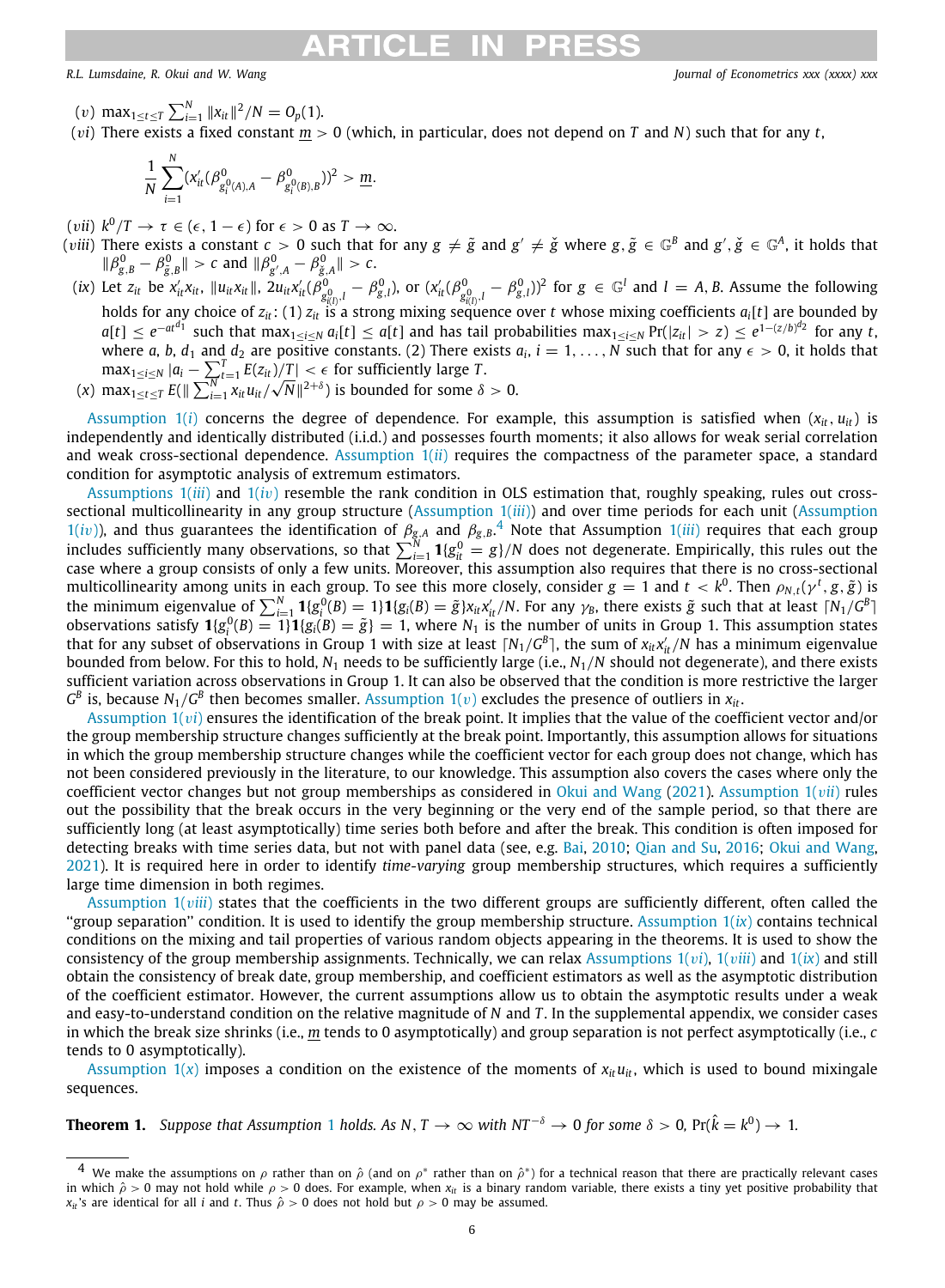## <span id="page-6-2"></span>CI E IN

This theorem establishes the consistency of the break point estimator. Note that this is a ''super'' consistency result in the sense that the break point estimate exactly equals the true break point with probability approaching one. Next, we examine the properties of group membership and slope coefficient estimators.

<span id="page-6-4"></span>**Corollary [1](#page-4-2).** *Suppose that Assumption* 1 *holds. As N*,  $T \to \infty$  *with NT*<sup>- $\delta$ </sup>  $\to 0$  *for some*  $\delta > 0$ *,* 

 $(1)$   $Pr(\hat{\gamma} = \gamma^0) \rightarrow 1$ *(2)*  $\hat{\beta} = \tilde{\beta} + o_p(1/\sqrt{NT})$ , where  $\tilde{\beta}$  is the estimator of  $\beta$  under  $k = k^0$  and  $\gamma = \gamma^0$ .

The first statement of this corollary shows that the group membership structure can be estimated consistently.<sup>[5](#page-6-2)</sup> This is also a super consistency result as in the break point case. These two super-consistency results imply the second conclusion of the corollary that the coefficient estimator asymptotically behaves as if the break point and the group membership structure were known. Because  $\tilde{\beta}$  is the OLS estimator applied to each regime and each group, its asymptotic distribution is well-known and standard statistical inference applies.

Note that  $T \to \infty$  and a sufficient number of time periods in each of the regimes are requisite to identify the group membership structure and to achieve the consistency of clustering, based on which the consistency of the break date and coefficient estimators is established. This implies that the estimation technique in ([2](#page-3-1)) does not allow for consecutive or end-of-sample breaks, a restriction that is common to much of the structural break literature. While sufficient time series observations are required, we allow *N* to be much larger than *T* since our theoretical results hold under *NT* <sup>−</sup><sup>δ</sup> → 0 with  $\delta$  being any arbitrary positive constant. As observed in [Bonhomme and Manresa](#page-20-12) [\(2015a\)](#page-20-12), such a weak condition on the relative magnitude of *N* and *T* is an advantage of imposing a group pattern of heterogeneity. It is much weaker than those used in other papers on heterogeneous panel data, such as  $N/T \to 0$  and  $N/T^2 \to 0$  as used in [Okui and Yanagi](#page-20-27) [\(2019](#page-20-27)).

### **4. Extensions**

### <span id="page-6-0"></span>*4.1. Models with individual-specific fixed effects*

<span id="page-6-1"></span>So far we have considered the model with group-specific fixed effects. In many cases, it is desirable to capture individual unobserved heterogeneity, and thus we consider the following model:

$$
y_{it} = \alpha_i + x_{it}' \beta_{g_{it},t} + u_{it}, \tag{3}
$$

where α*<sup>i</sup>* are individual effects that can be arbitrarily correlated with regressors; the specification of other quantities remains mostly identical to model [\(1\)](#page-2-3), but we need stronger forms of the exogeneity assumption depending on the choice of estimators.

We consider two estimation approaches: the first based on first differencing and the second based on fixed effects (or within) transformation. We outline the two estimators and discuss their relative merits below. More details, including the algorithms, assumptions, and proofs are provided in the online supplement.

### <span id="page-6-5"></span>*4.1.1. First difference estimator*

This approach eliminates fixed effects by first differencing. The transformed variables satisfy:

$$
\Delta y_{it} = x'_{it} \beta_{g_{it},t} - x'_{i,t-1} \beta_{g_{i,t-1},t-1} + \Delta u_{it}
$$
\n
$$
= \begin{cases}\n\Delta x'_{it} \beta_{g_i(B),B} + \Delta u_{it} & \text{if } t < k^0 \\
x'_{it} \beta_{g_i(A),A} - x'_{i,t-1} \beta_{g_i(B),B} + \Delta u_{it} & \text{if } t = k^0 \\
\Delta x'_{it} \beta_{g_i(A),A} + \Delta u_{it} & \text{if } t > k^0\n\end{cases},
$$

where  $\triangle$  is the first difference operator, for example,  $\triangle y_{it} = y_{it} - y_{i,t-1}$ . Then we can estimate the coefficients, group membership structure, and the break date by minimizing the least squares criterion defined in terms of first-differenced variables as

<span id="page-6-3"></span>
$$
(\hat{k}, \hat{\gamma}, \hat{\beta}) = \underset{k \in \mathbb{K}, \gamma \in \Gamma, \beta \in \mathcal{B}}{\operatorname{argmin}} \Bigg[ \sum_{t=1}^{k-1} \sum_{i=1}^{N} (\Delta y_{it} - \Delta x_{it}' \beta_{g_i(\beta), \beta})^2 + \sum_{t=k+1}^{N} \sum_{i=1}^{N} (\Delta y_{it} - \Delta x_{it}' \beta_{g_i(\beta), \beta})^2 + \sum_{t=k+1}^{N} \sum_{i=1}^{N} (\Delta y_{it} - \Delta x_{it}' \beta_{g_i(\beta), \beta})^2 \Bigg]. \tag{4}
$$

<sup>5</sup> The super-consistency of group membership estimators is a strong result that guarantees asymptotic equivalence of estimated coefficients under unknown and true memberships. In fact, it is possible to derive the asymptotic distribution of  $\hat{\beta}$  under a weaker set of assumptions. [Dzemski and](#page-20-28) [Okui](#page-20-28) [\(2021\)](#page-20-28) prove the asymptotic normality of the coefficient estimator without the uniform super-consistency of group membership estimators in a simple model that contains only an intercept and no structural breaks. However, the proof becomes much more involved even in that simple setting. Thus, to avoid complicating the theories and stay focused on our goal of detecting membership breaks, we keep our assumptions strong enough to achieve the super-consistency of  $\hat{\gamma}$ .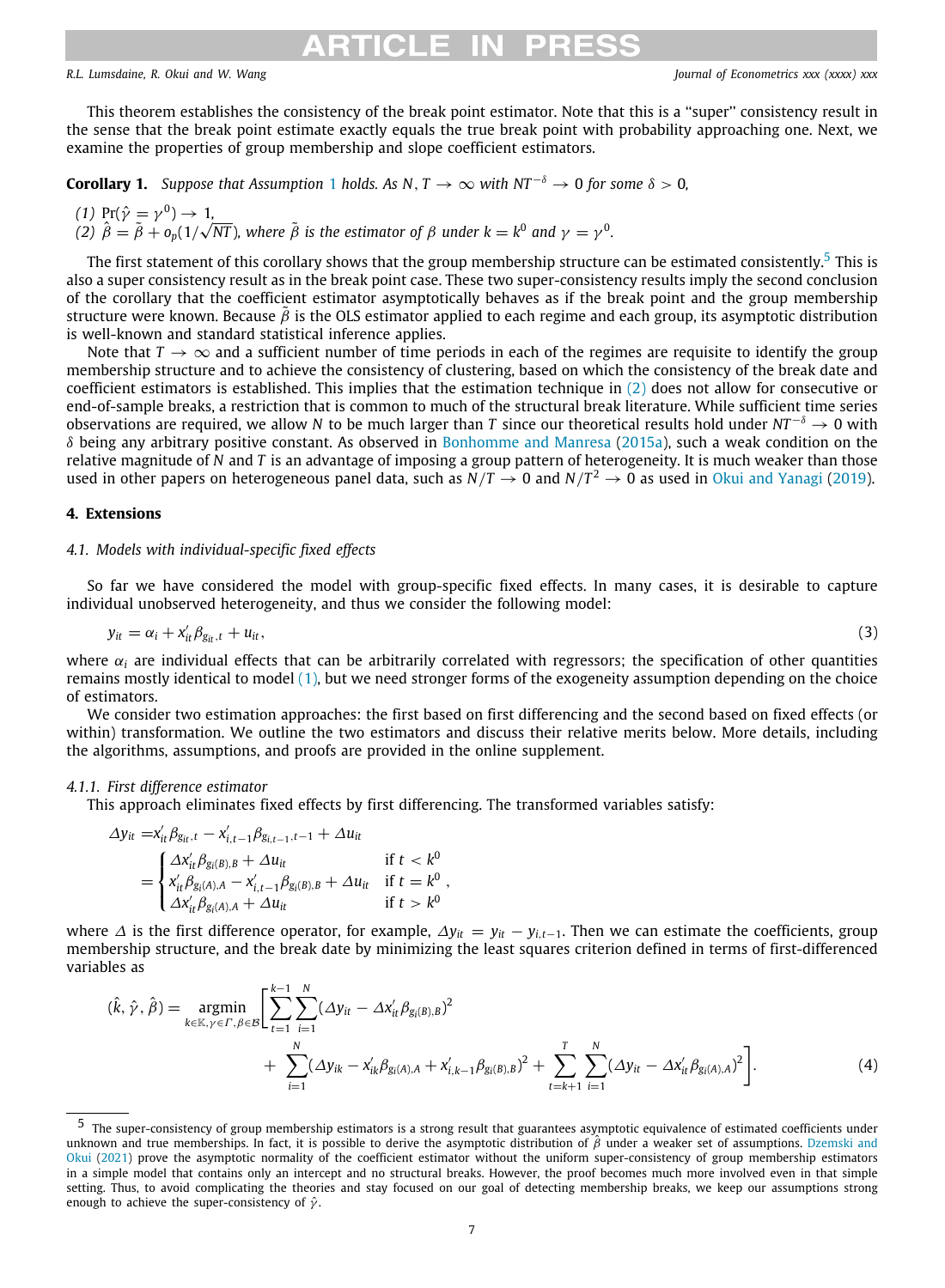## **RTICI E II**

*R.L. Lumsdaine, R. Okui and W. Wang Journal of Econometrics xxx (xxxx) xxx*

To solve this optimization, we can employ a similar algorithm to [Algorithm](#page-3-2) [1](#page-3-2) but replace the objective function there with ([4\)](#page-6-3).

The first difference estimator is consistent and asymptotically normal when the regressors are strictly exogenous, i.e.,  $E(u_{it}\mid\alpha_i,\{x_{it}\}_{t=1}^T)=0.$  However, the consistency fails to hold when the regressors are merely sequentially exogenous, *i.e., E*(*u*<sub>*it*</sub> | α<sub>*i*</sub>, { $x$ <sub>*it*</sub>}<sup>*t*</sup><sub>*t*=1</sub></sub>) = 0, because it leads to correlation between Δ*x*<sub>*it*</sub> and Δ*u*<sub>*it*</sub>. The strict exogeneity excludes predetermined regressors, such as lagged dependent variables. Nonetheless, this estimator is easy to implement and its theoretical analyses are simpler than fixed effects estimators, because ∆*yit* depends on the coefficients in both regimes, namely  $\beta_{g_i(B),B}$  and  $\beta_{g_i(A),A}$ , only at  $t=k^0$ . Thus it may be more convenient for practical use.

### *4.1.2. Within transformation estimation*

As an alternative approach, we can eliminate fixed effects by subtracting the average over time for the dependent variable and regressors. Here, we divide the sample into two according to a hypothetical break point, and conduct the transformation for each regime. We perform regime-specific within-transformation (rather than transformation over the entire time period) because the dependent variable transformed by subtracting its average over the entire time period is affected by the coefficients both before and after the break, further complicating the estimation (and theoretical analyses). Formally, the transformed dependent variable for each regime can be obtained as

$$
y_{it,k,B} = y_{it} - \frac{1}{k-1} \sum_{s=1}^{k-1} y_{is}
$$
 and  $y_{it,k,A} = y_{it} - \frac{1}{T-k+1} \sum_{s=k}^{T} y_{is}$ .

We can apply similar regime-specific within-transformation to the regressors, and obtain  $x_{it,k,B}$  and  $x_{it,k,A}$ . Then we can estimate the three types of parameters by minimizing the least squares criterion defined in terms of the within-transformed variables as

$$
(\hat{k}, \hat{\gamma}, \hat{\beta}) = \underset{k \in \mathbb{K}, \gamma \in \Gamma, \beta \in \mathcal{B}}{\operatorname{argmin}} \left[ \sum_{t=1}^{k-1} \sum_{i=1}^{N} (y_{it,k,B} - x'_{it,k,B} \beta_{g_i(B),B})^2 + \sum_{t=k}^{T} \sum_{i=1}^{N} (y_{it,k,A} - x'_{it,k,A} \beta_{g_i(A),A})^2 \right].
$$

This optimization can be solved similarly as [Algorithm](#page-3-2) [1](#page-3-2), but the implementation is more complicated because the transformed variables now depend on *k*.

Compared to the first difference estimator, the consistency of the fixed effect estimator holds under weaker conditions. It is consistent and asymptotically normal not only when the regressors are strictly exogenous, but also when the regressors are sequentially exogenous. Thus, this approach allows for predetermined regressors and can deal with dynamic panels with individual fixed effects. However, when sequentially exogenous regressors are included, a bias correction method would be needed to remove the asymptotic bias for inferences, e.g., applying the half-panel jackknife bias correction [\(Dhaene and Jochmans](#page-20-29), [2015\)](#page-20-29) for each regime.<sup>[6](#page-7-1)</sup>

<span id="page-7-1"></span>The details of the asymptotic results for the two estimation approaches are available in the online supplement.

### *4.2. Multiple breaks*

<span id="page-7-0"></span>Our framework can allow the group structure and slope coefficients to experience a break at different time points when the method is extended to multiple breaks, because these two different changes can be modelled by two breaks. Let  $j=1,\ldots,m$ , such that  $k_j$  denotes the  $j$ th break, and  $\gamma_j$ ,  $\mathbb{G}^j$ , and  $\beta_{g_i(j),j}$  denote the group membership parameter, the set of groups, and the slope coefficient, respectively, in the *j*th regime. The coefficient vector can be written as:

$$
\beta_{g_{it},t} = \begin{cases}\n\beta_{g_i(1),1} & \text{if } t < k_1^0, \\
\beta_{g_i(2),2} & \text{if } k_1^0 \le t < k_2^0, \\
\vdots & \\
\beta_{g_i(m+1),m+1} & \text{if } t \ge k_m^0.\n\end{cases}
$$

To estimate multiple breaks, we consider extending the simultaneous approach by [Bai and Perron](#page-19-5) [\(1998\)](#page-19-5) to the panel data context.

The simultaneous approach first computes the sums of squared residuals of the relevant segments of the time periods, and then searches for the optimal partition that achieves the global minimization of the overall sum of squared residuals across the entire time span using dynamic programming. We can show that [Theorem](#page-5-1) [1](#page-5-1) and [Corollary](#page-6-4) [1](#page-6-4) continue to hold

 $6$  Bias correction is not needed for the first difference estimator under strict exogeneity discussed in Section [4.1.1](#page-6-5). We thank the Associate Editor for encouraging us to investigate ways to relax this restriction to the weaker assumption of sequential exogeneity, leading to a number of additional theoretical results (see the online supplement).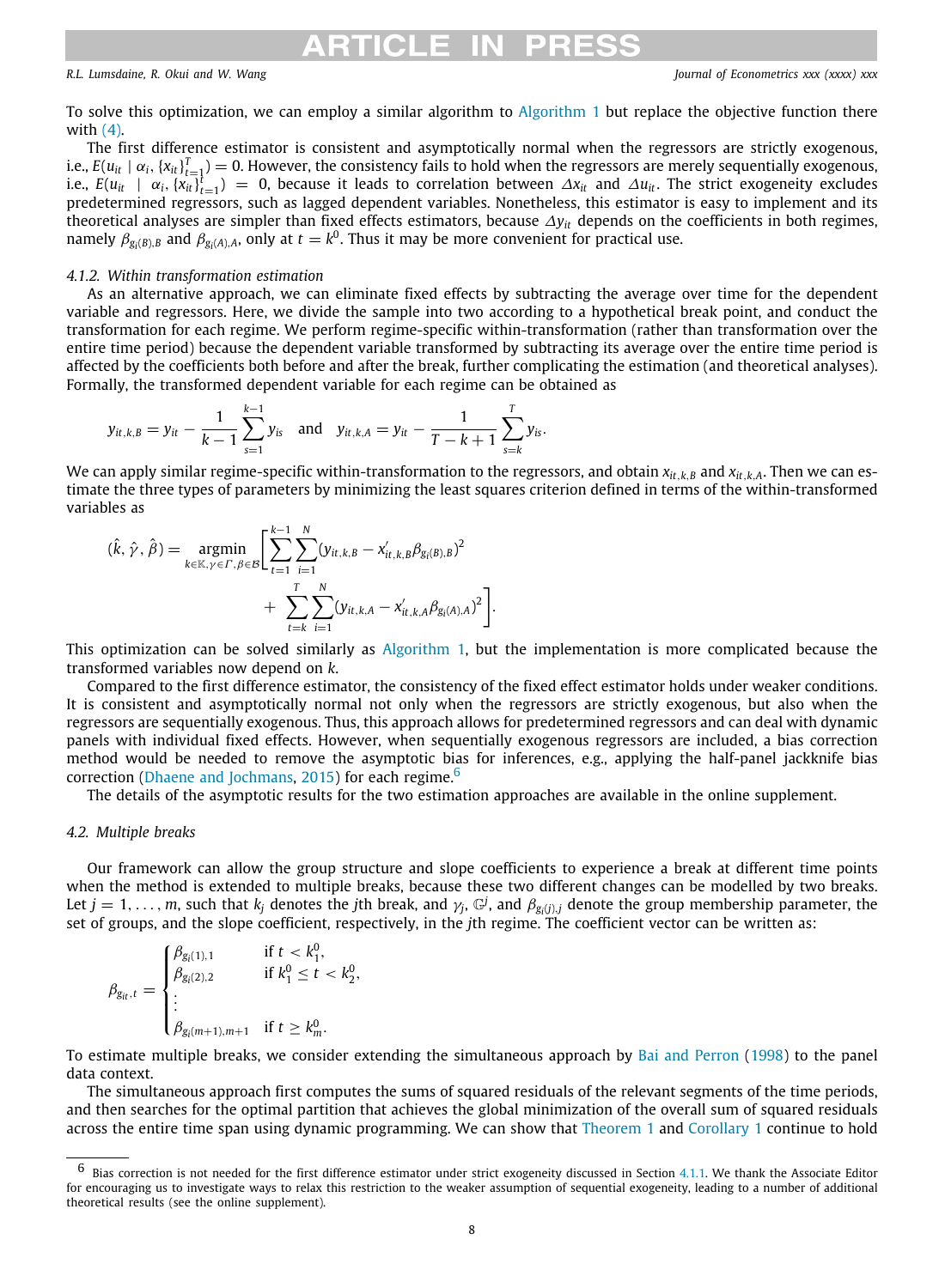#### DRI RTICI F IN

### *R.L. Lumsdaine, R. Okui and W. Wang Journal of Econometrics xxx (xxxx) xxx*

for simultaneous detection of multiple breaks under a modified set of assumptions parallel to Assumption [1](#page-4-2) (see the online supplement for more details and proofs). Because the estimation of latent group structures requires a sufficiently large number of time observations, some partitions with short time periods in a regime may need to be excluded, rendering this simultaneous approach computationally more difficult.

An alternative approach is the sequential approach discussed by [Bai](#page-19-1) [\(2010](#page-19-1)) and [Baltagi et al.](#page-19-2) ([2016\)](#page-19-2). The sequential approach is computationally more attractive because it proceeds as if there were only one break at each time. Specifically, it detects the first break point  $\hat{k}_1$  (not necessarily corresponding to  $k_1^0$ ) by solving ([2\)](#page-3-1) over the entire time span. Then it splits the time periods into two regimes at  $\hat k_1$ , and estimates a break point, again by estimating a similar objective function as ([2](#page-3-1)), in each of the two regimes respectively. The second break point  $\hat{k}_2$  is the one (out of the two newly estimated points within the two regimes) that leads to a larger reduction in the overall sum of squared residuals. One can repeat such a procedure until *m* breaks are obtained. Our preliminary simulation study (available in the online supplement) shows that this sequential procedure can effectively detect multiple break points, and the first estimated break point always corresponds to the largest break. A comprehensive theoretical analysis of sequential break detection in panel data models with latent group structures warrants future research.

### *4.3. Models with partially homogeneous and time-invariant coefficients*

Model ([1](#page-2-3)) can be extended to allow a subvector of coefficients to be time-invariant and homogeneous. Without loss of generality, let the first  $k_1$  regressors  $x_{1,i}$  have time-invariant and homogeneous coefficients  $\beta_1$ , and the remaining regressors  $x_{2,it}$  correspond to heterogeneous time-varying coefficients  $\beta_{2,g_{it},t}.$  The objective function in this case becomes

$$
(\hat{k}, \hat{\gamma}, \hat{\beta}) = \underset{k \in \mathbb{K}, \gamma \in \Gamma, \beta \in \mathcal{B}}{\operatorname{argmin}} \left[ \sum_{t=1}^{k-1} \sum_{i=1}^{N} (y_{it} - x'_{1,it}\beta_1 - x'_{2,it}\beta_{2,g_i(\beta),\beta})^2 + \sum_{t=k}^{T} \sum_{i=1}^{N} (y_{it} - x'_{1,it}\beta_1 - x'_{2,it}\beta_{2,g_i(A),A})^2 \right].
$$
\n(5)

To find a minimizer of this objective function, we adjust the iterative algorithm by separating the estimation of  $\beta_1$  and  $\beta_{2,\text{g},t}$  such that  $\beta_1$  $\beta_1$  is estimated using all the observations in Step 2 of [Algorithm](#page-3-2) 1, and the group membership update in Step 3 is based on the adjusted objective function  $(5)$  $(5)$ .

### **5. Empirical implementations**

So far we have discussed estimation assuming that the number of groups is given and both the group structure and slope coefficients have a break.

In practice, the number of groups is often unknown, and may also vary across regimes. Moreover, it is possible that the structural break affects only the slope coefficients, only the group memberships, or both, and it is often of empirical interest to identify which parameters are subject to the break.

In this section, we propose to address both issues using the information criterion (IC), generally defined as

<span id="page-8-1"></span>
$$
IC = \log \widehat{Q} + n_p f(N, T), \tag{6}
$$

where  $\overline{Q}$  is the average sum of squared errors, and  $n_p$  is the total number of parameters, both of which depend on model specifications.  $f(N, T) = \kappa \ln(NT)/(NT)$  works as a tuning parameter with some scaling constant  $\kappa$ , whose choice will be discussed below. The following subsections will discuss how to obtain  $\hat{Q}$  and  $n_p$  in different situations.

### *5.1. Determining the number of groups*

<span id="page-8-0"></span>We first discuss how to determine the number of groups. Unlike [Bonhomme and Manresa](#page-20-12) ([2015a](#page-20-12)) and [Okui and Wang](#page-20-21) [\(2021\)](#page-20-21), the complication here is that the number of groups may change after the structural break and thus we need to determine the number in each regime separately. The split-sample determination naturally requires the knowledge of the break point, which conversely depends on the number of groups. To address this challenge, we propose selecting the number of groups in the pre- and post-break regimes by minimizing the IC defined in  $(6)$  $(6)$  $(6)$ , where

$$
\widehat{Q}(G^B, G^A) = \frac{1}{NT} \left( \sum_{t=1}^{\hat{k}-1} \sum_{i=1}^N (y_{it} - x_{it}' \hat{\beta}_{\hat{g}_{i(B)},B})^2 + \sum_{t=\hat{k}}^T \sum_{i=1}^N (y_{it} - x_{it}' \hat{\beta}_{\hat{g}_{i(A)},A})^2 \right),
$$

with  $\hat{k}$ ,  $\hat{\gamma}$ , and  $\hat{\beta}$  obtained from ([2](#page-3-1)) for a given set of ( $G^B$ ,  $G^A$ ),  $n_p = 2N + p(G_B + G_A)$ , and we find that  $\kappa = 3$  works fairly well based on a large number of experiments with many alternatives. The total number of parameters  $n_p(G^B,G^A)$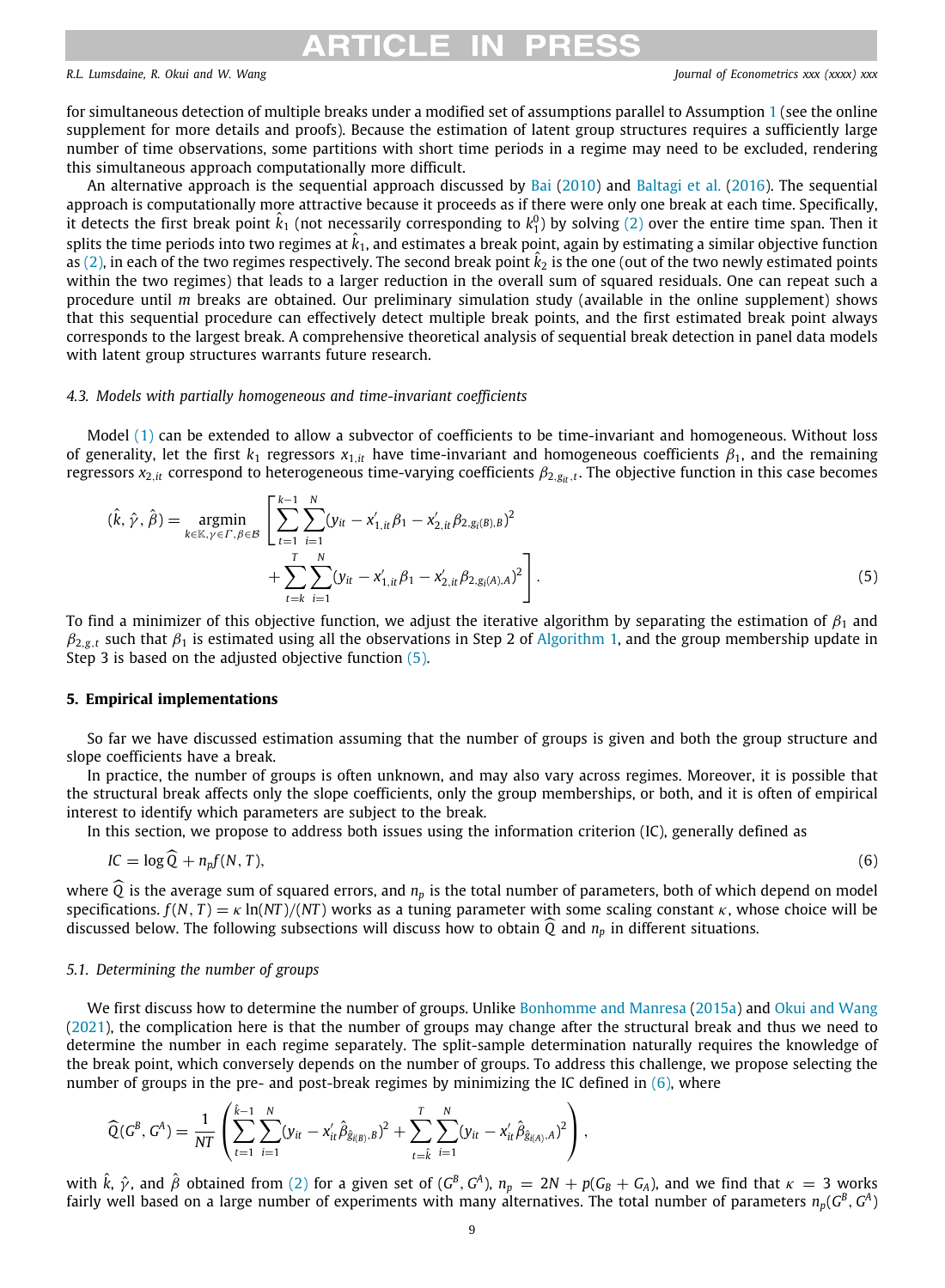## <span id="page-9-2"></span><span id="page-9-1"></span>RTICI E IN

depends on  $G^B$  and  $G^A$ , which sums the number of slope parameters over groups and regimes ( $pG_B+pG_A$ ) and the number of membership parameters to be estimated in the two regimes (2*N*).[7](#page-9-1)

To implement the proposed procedure, we first fix  $G^B$  and  $G^A$  and estimate the break point and the slope coefficients using the proposed algorithm, and then vary  $G^B = 1, \ldots, G^B_{\max}$  and  $G^A = 1, \ldots, G^A_{\max}$  to compute the IC under each possible combination of  $G^B$  and  $G^A$ , where  $G^B_{\max}$  and  $G^A_{\max}$  are the (pre-specified) maximum numbers of groups in the two regimes. The selected numbers of groups thus minimize the IC defined in  $(6)$  $(6)$  $(6)$ .<sup>[8](#page-9-2)</sup> Since the standard IC can consistently select the number of groups within each regime given the true break date ([Su et al.](#page-20-13), [2016](#page-20-13); [Liu et al.,](#page-20-30) [2020](#page-20-30)), the proposed IC in ([6\)](#page-8-1) that essentially aggregates the standard IC across the two regimes is also expected to select the correct number of groups asymptotically.

### *5.2. Diagnosing the presence of structural breaks*

<span id="page-9-0"></span>This subsection discusses how to identify which parameters are subject to the break. We first consider selecting between the specifications of time-varying and time-invariant group structures. We propose using the IC as defined in [\(6\)](#page-8-1) with  $\kappa = 1/4$ , and the calculation of  $\widehat{Q}$  and  $n_p$  needs to be tailored for these two specific alternatives. Let  $\tilde{g}_i$  be the *time* $i$ nvariant group membership parameter of unit  $i$ . Denote by  $\hat{\tilde{g}}_i$  the estimator of  $\tilde{g}_i$  for  $i=1,\ldots,N,$  and  $\hat{\tilde{\gamma}}=(\hat{\tilde{g}}_1,\ldots,\hat{\tilde{g}}_N)$ the estimator of  $\tilde\gamma=(\tilde g_1,\ldots,\tilde g_N)\in\mathbb G^N.$  The associated estimator of  $k$  and  $\beta$  under the restriction of time-invariant group memberships is denoted by  $\hat{\tilde{k}}$  and  $\hat{\tilde{\beta}}$ , respectively. We can obtain the estimated break point, group memberships, and slope coefficients under the restriction of time-invariant memberships by solving the following optimization:

$$
(\hat{\tilde{k}},\hat{\tilde{y}},\hat{\tilde{\beta}})=\underset{k\in\mathbb{K},\tilde{y}\in\mathbb{G}^{N},\beta\in\mathcal{B}}{\operatorname{argmin}}\left[\sum_{t=1}^{k-1}\sum_{i=1}^{N}(y_{it}-x_{it}'\beta_{\tilde{g}_{i},B})^{2}+\sum_{t=k}^{T}\sum_{i=1}^{N}(y_{it}-x_{it}'\beta_{\tilde{g}_{i},A})^{2}\right],
$$

where  $\beta_{\tilde g_i}$  is the group-specific slope parameter under the restriction of time-invariant memberships. To solve this optimization, we employ an iterative algorithm similar to the one in Section [2.2](#page-3-0) but impose a restriction of time-invariant group memberships in initialization and the third step. The online supplement to this paper presents an algorithm for this model (Algorithm S.1).

With the group and regime specific coefficient estimates readily there, we can obtain the associated sum of squared residuals and compute the IC by ([6](#page-8-1)) with the number of parameters  $n_p = N + 2pG$  under time-invariant group structures and  $n_p = 2N + p(G_A + G_B)$  under time-varying group structures. This IC works because if both slopes and memberships experience a break but one estimates a model assuming a time-invariant group structure, then neither group memberships nor the slope coefficients can be consistently estimated, leading to a poor fit captured by a high log  $\widehat{Q}$ . In contrast, if the break only affects coefficients (but not memberships and thus of course not the number of groups), then the log Q estimates obtained under time-varying and time-invariant group structures are close and thus one tends to choose the time-invariant group specification due to the difference in the penalty. Note that a Hausman-type of test is not applicable in this case because the coefficient estimators obtained under time-varying and time-invariant group structures share the same first order asymptotic behaviour, i.e., both are consistent and have the same asymptotic variance when the group structure is time invariant, due to the super-consistency of the group membership estimates.

Next, we consider selecting between the specifications of time-varying and time-invariant slope coefficients, i.e., whether a break only occurs in the group structures. In this case, a similar IC can be employed as above except that the number of parameters under time-invariant coefficients (but varying group structures) is  $n_p = 2N + pG$ . To estimate the time-invariant coefficients, we can modify Step 2 in [Algorithm](#page-3-2) [1](#page-3-2) and estimate the slope coefficients with the restriction that they are constant over time.

The diagnostic analysis so far concerns selecting among nested specifications. In practice, researchers may need to determine the number of groups jointly with choosing among different types of breaks, and thus face a diagnostic issue for non-nested models. In this case, we propose to first determine the number of groups assuming that the break occurs in both coefficients and group memberships. This is because assuming a break only in coefficients or only in memberships may lead to inconsistent estimates if the data contains a break in both, which further deteriorates the ability of the IC in selecting the number of groups. In contrast, assuming a break in both nests both of the two alternative specifications and hence always leads to consistent estimates. Once the number of groups is selected, one can use these numbers to more precisely diagnose the presence of break. Clearly, models with a break in the coefficients only does not nest those with a

 $<sup>7</sup>$  It is not necessary to penalize the membership parameters for the choice of number of groups. Nonetheless, we include the number of</sup> membership parameters to make the formula of the IC consistent across different purposes. For example, penalizing the membership parameters is especially crucial when we use the IC to differentiate between the model with only a slope break and the one with a slope-and-membership break (see Section [5.2\)](#page-9-0), because these two models share the same number of slope parameters, but differ in the number of membership parameters. Failing to account for the number of membership parameters leads to an identical penalty for the two models, which is not helpful for the diagnostic purpose. To be consistent in the form of IC, we penalize both slope and membership parameters even when using the IC in determining the number of groups.

 $8$  This method searches the optimal number of groups over all possible combinations of *k*,  $G^B$ , and  $G^A$ . Alternatively, one may consider incomplete search that only examines a subset of the parameter space, e.g., iterating between determination of the number of groups and break-point detection. Incomplete search can potentially reduce computational efforts, but at the cost of ending up with a local optimum.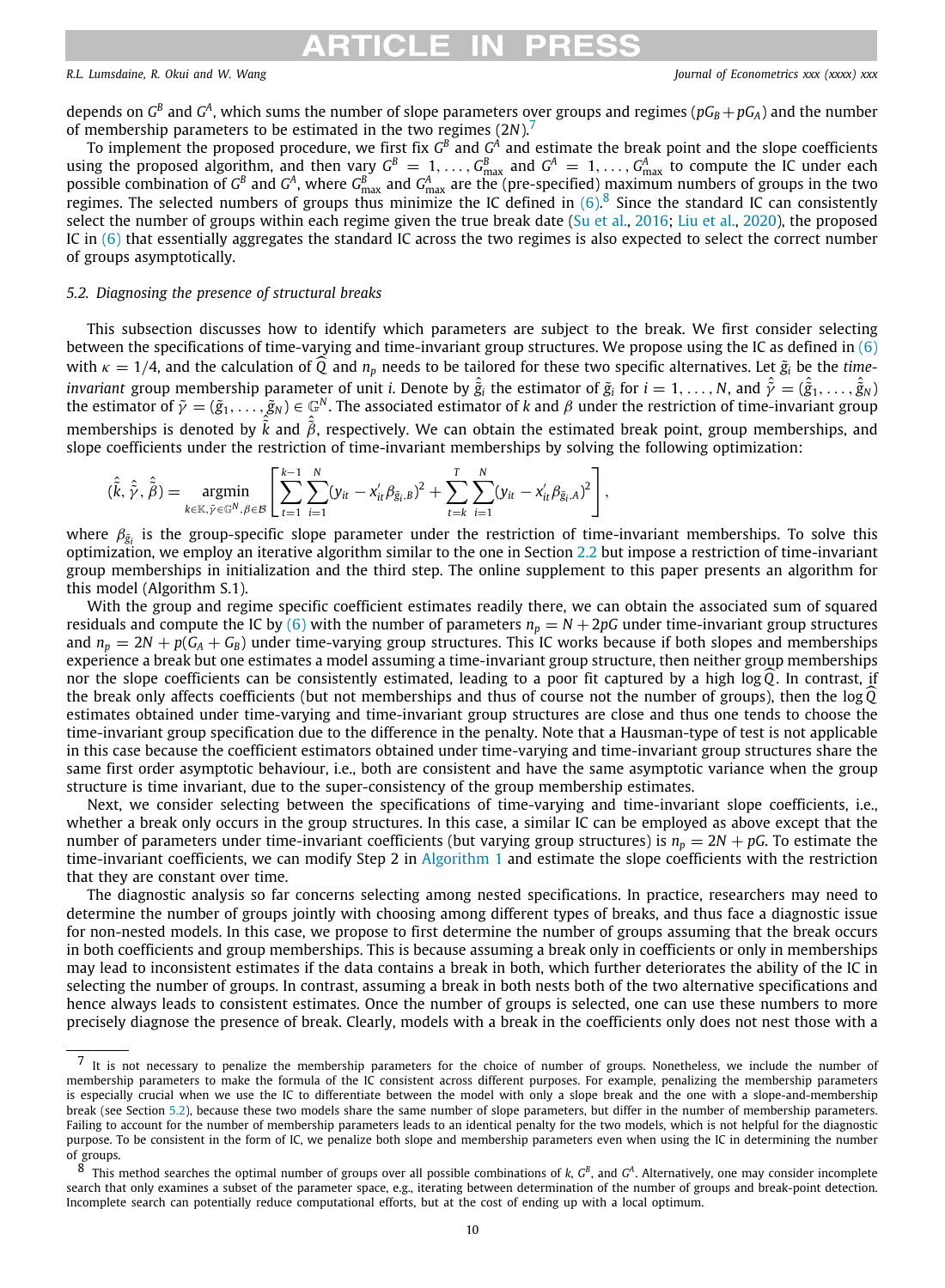# RTICI F IN PRF

*R.L. Lumsdaine, R. Okui and W. Wang Journal of Econometrics xxx (xxxx) xxx*

break only in memberships. Thus, we propose first diagnosing between a break only in the coefficients against a break in both. If the former is selected, then we can conclude that there is only a coefficient break. On the contrary, if the latter is selected, then we need to continue and diagnose between a break only in memberships and a break in both.

Note that model diagnosis is implemented prior to estimation. Once the model is specified, the structural break, group memberships, and slope coefficients are jointly estimated as discussed in Section [2.2](#page-3-0). Like other post-selection estimators, our estimates are conditional on a selected model, and thus our inference discussed in the above section is also conditional on the selected model and not uniform. Uniform inference after model-selection is difficult if not impossible (see general discussions on post-selection-inference in [Pötscher,](#page-20-31) [1991](#page-20-31); [Kabaila,](#page-20-32) [1995](#page-20-32); [Leeb and Pötscher](#page-20-33), [2005,](#page-20-33) [2006](#page-20-34), among many others).<sup>[9](#page-10-1)</sup>

### <span id="page-10-1"></span>**6. Simulation study**

<span id="page-10-0"></span>This section evaluates the finite sample performance of the proposed method. First, we compare three methods of detecting heterogeneous breaks when the number of groups in each regime is known. The first method is what we propose in this paper which simultaneously estimates the group and break points using  $(2)$  $(2)$ . The second method first detects break points based on individual estimation as in [Baltagi et al.](#page-19-2) ([2016\)](#page-19-2) and then classifies units given the estimated breaks. The final method is GAGFL proposed by [Okui and Wang](#page-20-21) [\(2021\)](#page-20-21). Next, we examine the performance of the proposed procedure in determining the numbers of groups, and in this part of the simulation study we explicitly allow that the number of groups and hence group membership may change after the structural break.

### *6.1. Estimation under a given number of groups*

In this section, we first evaluate the performance of the three methods when the number of groups in each regime is given. Our benchmark designs consist of four data generation processes (DGPs), each of which contains three sub-cases that differ in the type of breaks: (1) a structural break only in the magnitude of the group-specific slope coefficients, (2) a structural break only in the group memberships, and (3) a structural break (at the same point in time) in both the coefficients and group memberships. We also consider various extensions from the benchmark to examine how the performance of the methods varies in different situations, and the details are provided in the online supplement.

### *6.1.1. Data generation processes*

The four benchmark DGPs are as follow:

**DGP 1** [Static panel]: Our baseline case considers the following model

$$
y_{it} = x_{it}'\beta_{g_{it},t} + u_{it},
$$

where  $x_i$  is a  $p \times 1$  vector that contains as its first element a constant and the other  $p-1$  nonconstant regressors generated from  $N(0, I_{p-1})$  with  $I_{p-1}$  being an identity matrix of dimension  $p-1$ . We set  $p = 6$  to illustrate the case where the length of time series is not dominantly larger than the number of parameters for each individual unit. We consider two groups. Let  $N_j$ ,  $j = 1, 2$ , denote the number of units in group *j* with  $N = N_1 + N_2$ . The group membership and slope coefficients are both allowed to change after a structural break at time  $k^0 = \lfloor 0.7T \rfloor$ , where ⌊·⌋ takes the integer part. The error term *uit* follows a standard normal distribution.

**DGP 2** [AR error]: The same as DGP 1 except that the error term is autoregressive as  $u_{it} = \rho u_{it-1} + \epsilon_{it}$ , where  $\rho = 0.6$ and  $\epsilon$ <sub>*it*</sub> follows a standard normal distribution.

**DGP 3** [Individual FE]: We consider the model

$$
y_{it} = \alpha_i + x'_{it} \beta_{\text{Sit},t} + u_{it},
$$

where  $\alpha_i$  follows a standard normal distribution, and  $x_{it} = \alpha_i + z_{it}$  with  $z_{it}$  being a  $p \times 1$  vector of standard normally distributed variables. The remaining specification is the same as DGP 1.

**DGP 4** [Dynamic panel]: The same as DGP 1 except that the regressors contain a lagged dependent variable *yit*−1.

For each of these four DGPs, we consider three sub-cases, depending on which parameters contain structural breaks.

**DGP X.1** This case permits a structural break only in the slope coefficients. We fix the ratio of units among groups as  $N_1$ :  $N_2$  = 0.4 : 0.6, and the group membership does not change after the structural break. The coefficients in the first group exhibit a structural break as

$$
\beta_{1,t} = \begin{cases} \beta_{1,B} = \iota_p & \text{if } t < k^0 \\ \beta_{1,A} = 2\iota_p & \text{if } t \ge k^0, \end{cases}
$$

where  $\iota_p$  is a  $p \times 1$  vector of ones. Units in the second group do not exhibit breaks, and the slope coefficient in this group is given by  $\beta_{2,t} = 0.5 \iota_p$ .

We thank the Associate Editor for calling our attention to the details in this paragraph.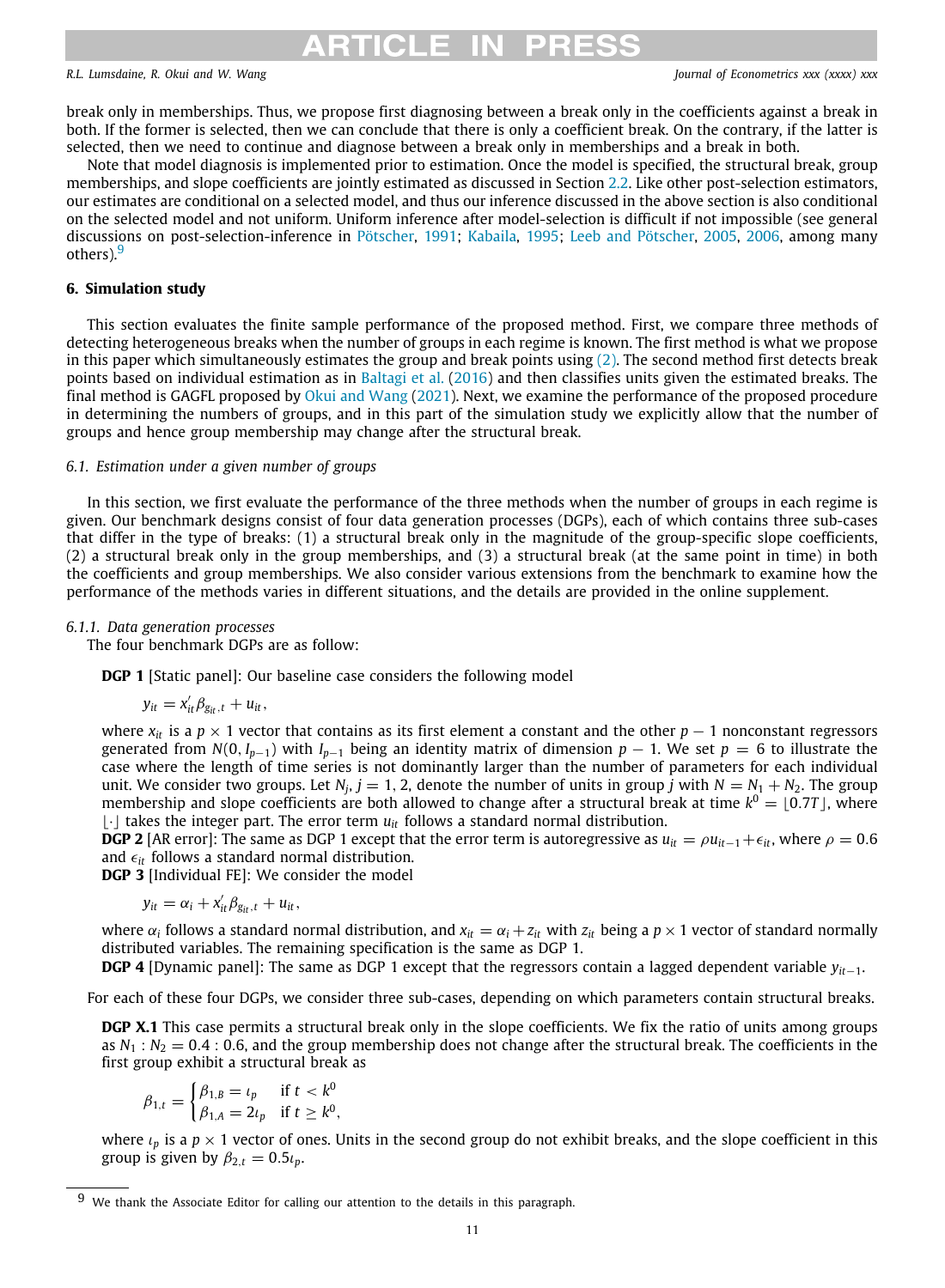## RTICI E

*R.L. Lumsdaine, R. Okui and W. Wang Journal of Econometrics xxx (xxxx) xxx*

**DGP X.2**: In this case, group memberships change after the break but the slope coefficients do not. The ratio of units among groups is  $N_1$ :  $N_2$  = 0.4 : 0.6 before the break, and  $N_1$ :  $N_2$  = 0.6 : 0.4 after the break. We generate the group memberships before and after the break independently. For simplicity and clarity, we assign the first 40% of units to Group 1 before the break and the first 60% to the same group after the break, such that 20% of units change their group memberships. This way of generating memberships allows us to easily vary the proportion of units that change memberships by changing the ratio of units among groups. The slope coefficients are  $\beta_{1,t} = \iota_p$  in Group 1 and  $\beta_{2,t} = 0.5 \iota_p$  in Group 2.

DGP X.3: In this case, both the slope coefficients of each group and the group structure change after the break. The slope coefficients are the same as in DGP X.1, while the group structure is the same as DGP X.2.

We therefore have 12 cases in total. We further consider the cross sectional dimensions  $N = (100, 200)$  and the time series dimensions  $T = (10, 20)$ , leading to four combinations of sample sizes. In all cases, the simulation is conducted based on 1000 replications.

### *6.1.2. Implementation and evaluation*

We compare the proposed method with GAGFL [\(Okui and Wang](#page-20-21), [2021\)](#page-20-21) and break detection methods based on individual estimation, denoted as BFK ([Baltagi et al.,](#page-19-2) [2016](#page-19-2)). We call our proposed method the Least Squares estimator for models with Group structure and structural Break (LSGB). The LSGB method detects the break point and cluster units jointly by minimizing the objective function [\(2](#page-3-1)).

GAGFL assumes that the group memberships do not change after structural breaks. It estimates the group memberships, break points, and slope coefficients simultaneously by minimizing the following objective function

$$
(\hat{\beta},\hat{\gamma})=\underset{(\beta,\gamma)\in\mathcal{B}^{GT}\times\mathbb{G}^N}{\text{argmin}}\left[\frac{1}{NT}\sum_{i=1}^N\sum_{t=1}^T(y_{it}-x_{it}'\beta_{g_i,t})^2+\lambda\sum_{g\in\mathbb{G}}\sum_{t=2}^T\dot{w}_{g,t}\left\|\beta_{g,t}-\beta_{g,t-1}\right\|\right],
$$

where  $\lambda$  is a tuning parameter typically chosen by an IC (see, e.g., [Qian and Su,](#page-20-19) [2016\)](#page-20-19) and  $\dot{w}_{g,t}$  is a data-driven weight constructed based on a preliminary consistent estimate of  $\beta$  (see [Okui and Wang](#page-20-21) ([2021](#page-20-21)) for details). To apply this method when group membership is allowed to change after the break, we need to segment a homogeneous group if some of its members shift to another group in a different regime, such that each group only contains units that do not change memberships in all regimes. Particularly, in our DGP X.2 and DGP X.3,  $X = 1, \ldots, 4$ , we need to impose 3 groups for GAGFL to assure no units change memberships.<sup>[10](#page-11-0)</sup>

Unlike the other two methods, BFK first detects the break point by estimating

<span id="page-11-0"></span>
$$
\hat{k} = \arg\min_{k} \min_{\beta_i, \delta_i} \sum_{i=1}^N \sum_{t=1}^T \left[ y_{it} - x_{it}' \beta_i - x_{it}' \delta_i \mathbf{1}(t \geq k) \right]^2,
$$

and then for each stable regime estimates the group membership structure  $\gamma_A$  and  $\gamma_B$  using least squares estimation, and obtains group-specific slope coefficients. Note that [Baltagi et al.](#page-19-2) ([2016\)](#page-19-2) do not consider group structure and strictly speaking, the BFK method we consider is a combination of the break detection by [Baltagi et al.](#page-19-2) ([2016](#page-19-2)) and the group fixed effect method by [Bonhomme and Manresa](#page-20-12) ([2015a](#page-20-12)).

We evaluate the three methods based on the accuracy of break point detection, group assignment, and coefficient estimates. First, we measure the accuracy of break point estimates based on their Hausdorff distance (HD), which collapses to the absolute distance between the true and estimated break points in the case of one break as

$$
HD(\widehat{k}, k^0) \equiv |k - k^0|.
$$

We report the distance as a percentage of the sample, that is, multiplied by 100 and divided by *T*, i.e.,  $100 \times HD(\hat{k}, k^0)/T$ , and  $k$  and  $k$  are  $k$  and  $k$  and  $k$  and  $k$  and  $k$  and  $k$  and  $k$  and  $k$  and  $k$  and  $k$ averaged across the replications. We also report the average estimated break points across replications, *k*. For GAGFL, we report the HD and *k* conditional on the correct estimation of the number of breaks.

Second, the clustering accuracy is measured by the average of the misclustering frequency  $(\hat{g}_i \neq g_i^0)$  across replications.<br>*I(,)* be the indicator function. The misclustering frequency (MF) is the ratio of miscluster Let *I*(·) be the indicator function. The misclustering frequency (MF) is the ratio of misclustered units to the total number of units, i.e.,

$$
MF = \frac{1}{N} \sum_{i=1}^{N} I(\widehat{g}_i \neq g_i^0).
$$

The average misclustering frequency (across replications) before and after the break is reported separately, denoted by MF*<sup>B</sup>* and MF*<sup>A</sup>* for the three methods.

<sup>10</sup> Since we generate the memberships with the first 40% of units in Group 1 before the break and the first 60% in the same group after the break, we have the first 40% and last 40% of units who do not change memberships while the middle 20% do change. The number of groups needed for GAGFL to assure time-invariant memberships depends on the minimum number of groups in each regime and how units change memberships.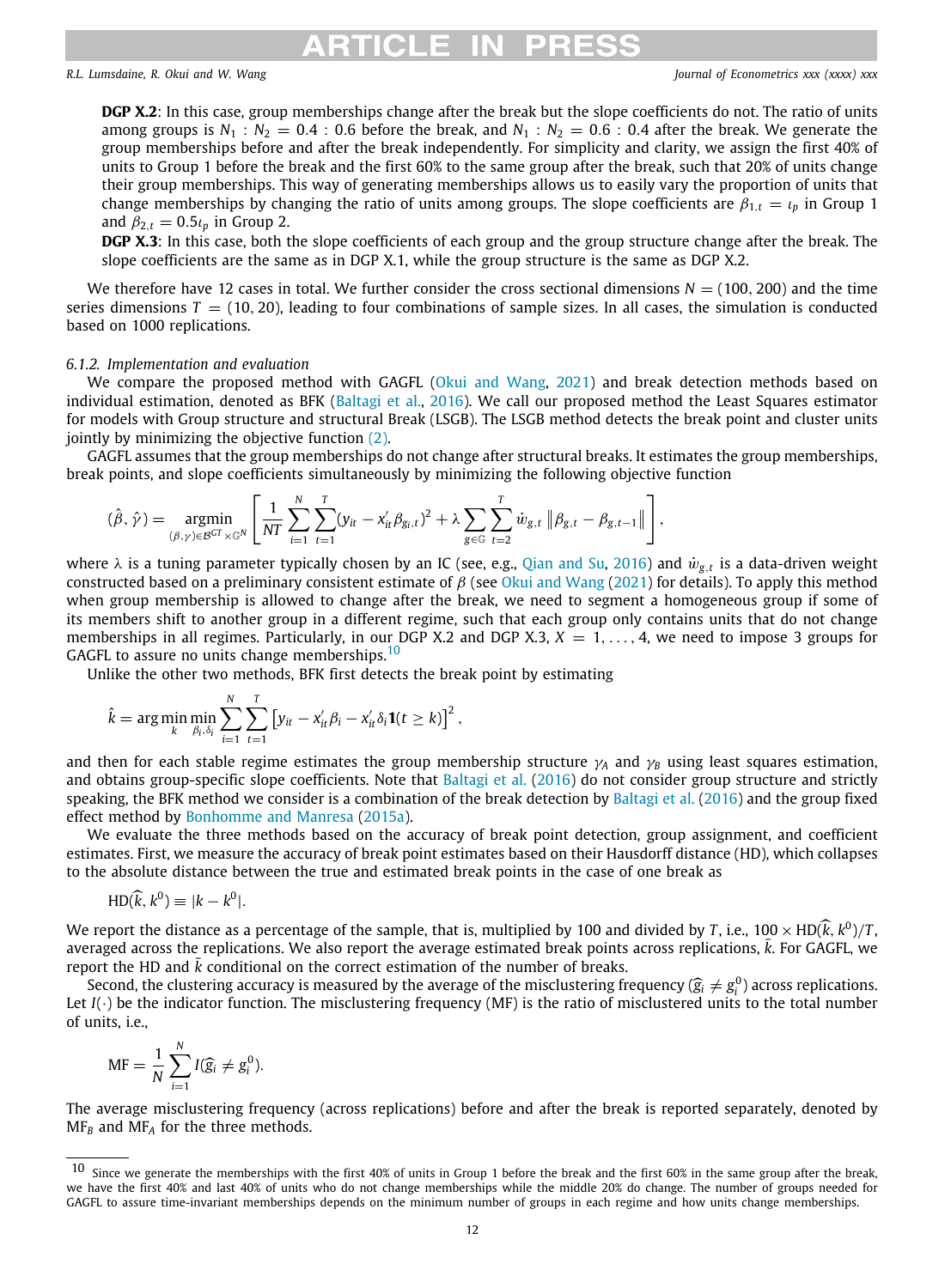### **ARTICLE IN PRES:**

*R.L. Lumsdaine, R. Okui and W. Wang Journal of Econometrics xxx (xxxx) xxx*

Finally we evaluate the accuracy of coefficient estimates by overall mean square error (MSE) averaged across replications as

$$
MSE(\widehat{\beta}_{it}) = \frac{1}{NT} \sum_{i=1}^{N} \sum_{t=1}^{T} (\widehat{\beta}_{it} - \beta_{it})^2,
$$

where  $\hat{\beta}_{it}$  and  $\beta_{it}$  are the estimated and true values of  $\beta$  for unit *i* at period *t*. Since the MSE here is computed based on coefficient estimates for each unit at each time, this measure also reflects the error of clustering and break point detection.

### *6.1.3. Results*

We first examine the accuracy of break point detection of the three methods. [Table](#page-13-0) [1](#page-13-0) presents the Hausdorff distance and average estimated break point. In almost all cases, the proposed LSGB produces more accurate break point estimates than GAGFL and BFK. LSGB outperforms GAGFL because the latter's segmentation into homogeneous groups (to ensure time invariant memberships) leads to rather inefficient coefficient estimates, and further produces less accurate break point estimates. The degree of efficiency loss depends on the amount of ''unnecessary'' separation. In these benchmark cases, GAGFL only segments three groups, while the true number of groups in both regimes is two. When the crosssection dimension is large, GAGFL often performs as equally well as LSGB. The advantage of LSGB is demonstrated when *N* is not large, especially when only group memberships change after the break (DGP X.2). We also consider the case with more groups, and the results (see the online supplement) show that the efficiency loss of GAGFL can be quite substantial if the number of groups increases. Although GAGFL performs worse than LSGB in some cases, it still has its own advantages. For example, it can handle multiple breaks more conveniently than LSGB and can incorporate end-of-sample or consecutive breaks which cannot be accommodated by LSGB since consistent group membership estimation of LSGB requires a sufficiently long time series dimension.<sup>[11](#page-12-0)</sup> Moreover, we find that GAGFL also outperforms BFK in all DGPs since it makes use of cross-sectional variation, in line with the findings of [Okui and Wang](#page-20-21) ([2021](#page-20-21)).

<span id="page-12-0"></span>Comparing LSGB with BFK, the former performs significantly better because it imposes a group structure, making use of cross-sectional variation, and therefore produces more efficient estimation than individual time series estimation. Moreover, the poor performance of BFK is also due to the fact that not all individuals have structural breaks (see also [Baltagi et al.,](#page-19-2) [2016;](#page-19-2) [Okui and Wang,](#page-20-21) [2021\)](#page-20-21). As *N* increases, the accuracy of the LSGB break point estimates improves remarkably because there are more units in each group, providing more cross-sectional variation for estimation. In contrast, the accuracy of the BFK break point estimate is hardly affected by an increase of *N* since it is based on separate individual estimation. As *T* increases, we find that the performance of both methods improves. The Hausdorff distance of the BFK break point estimates is roughly halved when *T* is doubled, while that of LSGB is reduced even more dramatically, confirming the super-consistency of the group membership estimators. The average break point estimates show that the BFK approach tends to estimate the break point in the middle of the time period. This is expected because individual time series estimation can be highly inefficient. Splitting the sample roughly equally provides sufficient samples for both regimes, and therefore leads to a smaller sum of squared residuals than splitting at the true break point which leads to too small a post-break sample. In contrast, LSGB makes use of the cross section samples, and thus avoids the problem caused by an insufficient number of time observations after the break. More results on how the performance of BFK and LSGB depends on the sample sizes in the two regimes are provided in the online supplement.

We further examine the performance of LSGB in each DGP in detail. In DGP 1, LSGB produces highly accurate break point estimates with the Hausdorff distance close to zero in all cases. When the error is serially correlated as in DGP 2, the performance of LSGB is slightly affected, but the method can still detect break points fairly accurately. In DGP 3 with individual fixed effects, first differencing largely reduces the accuracy of LSGB, but it improves quickly as *T* increases. Including predetermined lagged dependent variables does not seem to deteriorate the performance of LSGB at all. Interestingly, it appears that breaks only in group memberships are more difficult to detect than breaks in the slope coefficients. A possible reason is that breaks in group membership with 20% of the units changing their memberships correspond to a moderate size of coefficient breaks in a fixed-group context. This is partly confirmed by increasing the percentage of units that change memberships, and we indeed obtain more accurate break point estimates.

Next, we compare the group membership estimates of the three methods and present the misclustering frequency in [Table](#page-14-0) [2.](#page-14-0) GAGFL often produces the lowest misclustering frequency when slope coefficients exhibit a break, because it employs the entire time period for clustering, while LSGB and BFK estimate memberships only using time observations in each regime. However, when only group memberships exhibit a break (DGP X.2), GAGFL is outperformed by LSGB. Comparing LSGB with BFK, the clustering produced by LSGB is more accurate than that by BFK in most cases due to more accurate break point estimation. This is expected because the slope estimates of BFK are contaminated by incorrect break point estimation, which further affects the clustering. In DGP 1.1, LSGB leads to much lower misclustering frequency than BFK before the break, but not after the break. The poorer performance of LSGB after the break is because LSGB correctly detects the break point that lies close to the end of the time period, leaving only a short time dimension after the break for group identification. In constrast, BFK incorrectly estimates the break point around the middle of the time

<sup>11</sup> GAGFL can incorporate end-of-sample breaks because it employs the entire time period for group membership estimation; see [Okui and Wang](#page-20-21) ([2021](#page-20-21)) for details.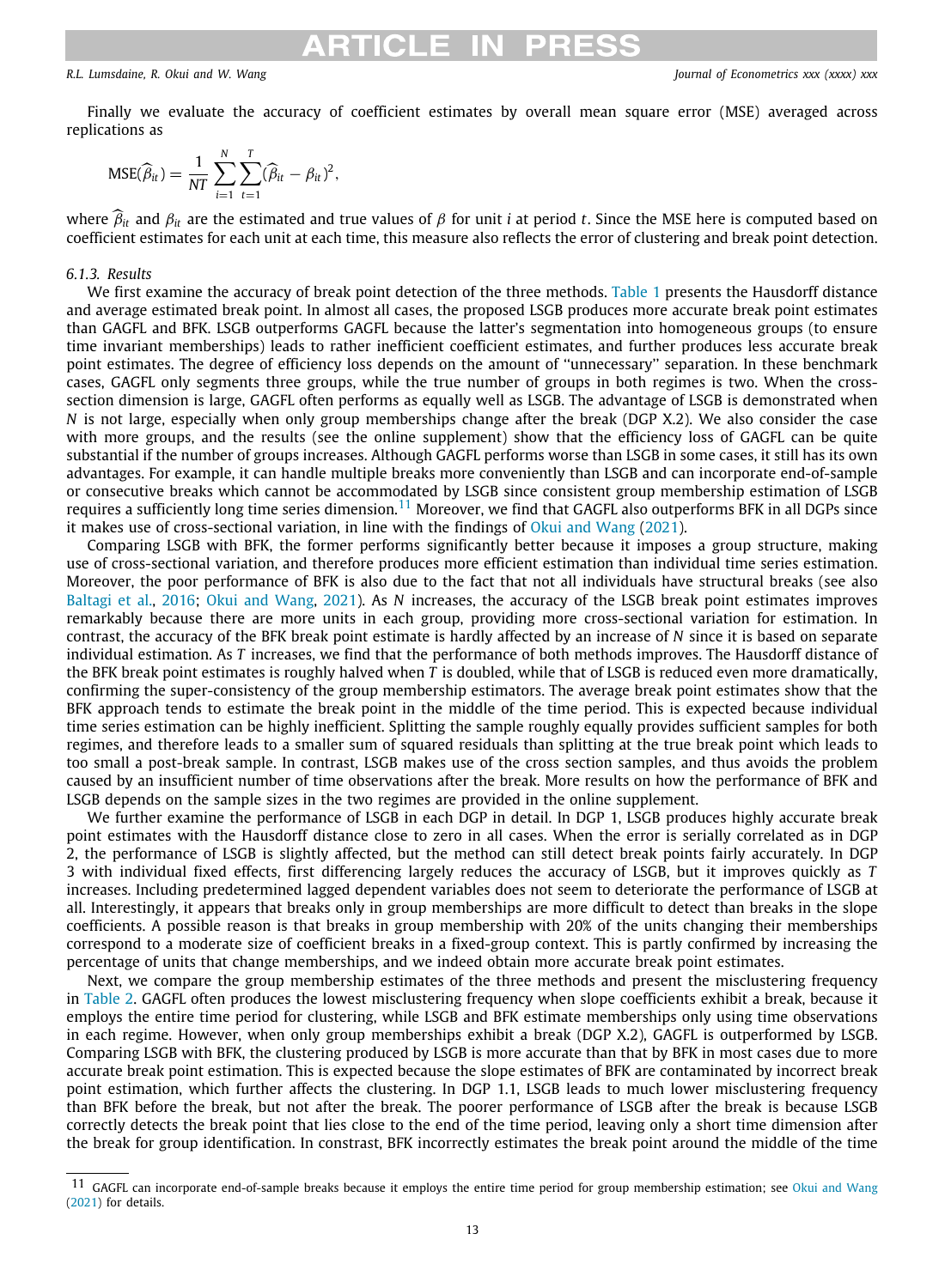### **Table 1**

<span id="page-13-0"></span>Accuracy of break point estimates.

|                |             | $k^0 = 7$         |       |                   |           | $k^0 = 14$        |        |                   |           |  |  |  |  |
|----------------|-------------|-------------------|-------|-------------------|-----------|-------------------|--------|-------------------|-----------|--|--|--|--|
|                |             | $N = 100, T = 10$ |       | $N = 200, T = 10$ |           | $N = 100, T = 20$ |        | $N = 200, T = 20$ |           |  |  |  |  |
|                |             | HD                | k     | HD                | $\bar{k}$ | HD                | k      | HD                | $\bar{k}$ |  |  |  |  |
| DGP 1.1        | <b>LSGB</b> | 0.000             | 7.000 | 0.000             | 7.000     | 0.000             | 14.000 | 0.000             | 14.000    |  |  |  |  |
|                | <b>BFK</b>  | 0.247             | 4.523 | 0.247             | 4.528     | 0.125             | 11.490 | 0.112             | 11.747    |  |  |  |  |
|                | GAGFL       | 0.020             | 6.820 | 0.005             | 6.989     | 0.029             | 13.876 | 0.004             | 14.000    |  |  |  |  |
| DGP 1.2        | LSGB        | 0.019             | 6.915 | 0.003             | 6.977     | 0.002             | 14.012 | 0.000             | 14.002    |  |  |  |  |
|                | BFK         | 0.252             | 4.480 | 0.250             | 4.499     | 0.158             | 10.840 | 0.141             | 11.172    |  |  |  |  |
|                | GAGFL       | 0.071             | 6.657 | 0.062             | 6.825     | 0.061             | 14.000 | 0.047             | 13.648    |  |  |  |  |
| DGP 1.3        | <b>LSGB</b> | 0.000             | 7.000 | 0.000             | 7.000     | 0.000             | 14.000 | 0.000             | 14.000    |  |  |  |  |
|                | <b>BFK</b>  | 0.247             | 4.529 | 0.246             | 4.539     | 0.100             | 11.998 | 0.100             | 12.000    |  |  |  |  |
|                | GAGFL       | 0.010             | 7.005 | 0.001             | 7.010     | 0.008             | 13.969 | 0.002             | 13.970    |  |  |  |  |
| <b>DGP 2.1</b> | <b>LSGB</b> | 0.002             | 6.993 | 0.000             | 7.000     | 0.000             | 14.000 | 0.000             | 14.000    |  |  |  |  |
|                | BFK         | 0.253             | 4.465 | 0.248             | 4.513     | 0.151             | 10.966 | 0.145             | 11.092    |  |  |  |  |
|                | GAGFL       | 0.011             | 6.907 | 0.001             | 7.010     | 0.036             | 13.448 | 0.002             | 14.000    |  |  |  |  |
| <b>DGP 2.2</b> | <b>LSGB</b> | 0.087             | 6.173 | 0.071             | 6.302     | 0.030             | 13.867 | 0.009             | 14.004    |  |  |  |  |
|                | BFK         | 0.246             | 4.535 | 0.248             | 4.517     | 0.178             | 10.438 | 0.172             | 10.547    |  |  |  |  |
|                | GAGFL       | 0.126             | 6.340 | 0.178             | 5.382     | 0.137             | 11.926 | 0.128             | 11.875    |  |  |  |  |
| <b>DGP 2.3</b> | <b>LSGB</b> | 0.000             | 7.000 | 0.000             | 7.000     | 0.000             | 14.000 | 0.000             | 14.000    |  |  |  |  |
|                | <b>BFK</b>  | 0.241             | 4.587 | 0.245             | 4.547     | 0.102             | 11.950 | 0.100             | 11.995    |  |  |  |  |
|                | GAGFL       | 0.014             | 6.963 | 0.000             | 7.000     | 0.005             | 13.926 | 0.000             | 14.000    |  |  |  |  |
| <b>DGP 3.1</b> | <b>LSGB</b> | 0.012             | 7.125 | 0.007             | 7.079     | 0.019             | 14.390 | 0.018             | 14.369    |  |  |  |  |
|                | <b>BFK</b>  | 0.240             | 4.595 | 0.242             | 4.571     | 0.100             | 12.000 | 0.100             | 12.000    |  |  |  |  |
|                | GAGFL       | 0.008             | 6.911 | 0.000             | 7.000     | 0.000             | 13.984 | 0.000             | 14.000    |  |  |  |  |
| <b>DGP 3.2</b> | LSGB        | 0.035             | 6.848 | 0.015             | 6.975     | 0.021             | 14.258 | 0.013             | 14.257    |  |  |  |  |
|                | BFK         | 0.247             | 4.521 | 0.243             | 4.565     | 0.101             | 11.963 | 0.100             | 11.995    |  |  |  |  |
|                | GAGFL       | 0.169             | 5.384 | 0.022             | 6.877     | 0.014             | 13.844 | 0.007             | 13.852    |  |  |  |  |
| <b>DGP 3.3</b> | <b>LSGB</b> | 0.008             | 7.080 | 0.004             | 7.046     | 0.016             | 14.326 | 0.012             | 14.247    |  |  |  |  |
|                | BFK         | 0.226             | 4.736 | 0.223             | 4.761     | 0.100             | 12.000 | 0.100             | 12.000    |  |  |  |  |
|                | GAGFL       | 0.021             | 6.793 | 0.000             | 7.000     | 0.000             | 14.000 | 0.000             | 14.000    |  |  |  |  |
| <b>DGP 4.1</b> | <b>LSGB</b> | 0.000             | 7.000 | 0.000             | 7.000     | 0.000             | 14.000 | 0.000             | 14.000    |  |  |  |  |
|                | BFK         | 0.214             | 4.857 | 0.222             | 4.772     | 0.100             | 12.000 | 0.100             | 12.000    |  |  |  |  |
|                | GAGFL       | 0.000             | 7.000 | 0.000             | 7.000     | 0.000             | 14.000 | 0.000             | 14.000    |  |  |  |  |
| <b>DGP 4.2</b> | LSGB        | 0.015             | 6.936 | 0.000             | 6.993     | 0.001             | 13.974 | 0.000             | 13.997    |  |  |  |  |
|                | <b>BFK</b>  | 0.241             | 4.585 | 0.240             | 4.600     | 0.128             | 11.433 | 0.114             | 11.704    |  |  |  |  |
|                | GAGFL       | 0.072             | 6.795 | 0.036             | 7.027     | 0.092             | 13.113 | 0.036             | 14.118    |  |  |  |  |
| <b>DGP 4.3</b> | <b>LSGB</b> | 0.000             | 7.000 | 0.000             | 7.000     | 0.000             | 14.000 | 0.000             | 14.000    |  |  |  |  |
|                | <b>BFK</b>  | 0.212             | 4.873 | 0.216             | 4.840     | 0.100             | 12.000 | 0.100             | 12.000    |  |  |  |  |
|                | GAGFL       | 0.003             | 7.037 | 0.000             | 7.000     | 0.013             | 14.272 | 0.000             | 14.000    |  |  |  |  |

*Notes*: HD denotes Hausdorff distance and  $\bar{k}$  is the average break point estimate. LSGB is the proposed Least Squares estimator for models with Group structure and structural Break. BFK stands for the method by [Baltagi et al.](#page-19-2) ([2016](#page-19-2)), and GAGFL is the method by [Okui and Wang](#page-20-21) ([2021\)](#page-20-21). Each simulation is based on 1000 replications.

period, leading to a longer post-break time dimension. In DGP 1.2, LSGB again produces more accurate clustering than BFK before the break. The performance of the two methods is similar after the break, and LSGB even slightly outperforms BFK when  $T = 20$ . In DGP 1.3, LSGB dominates BFK both before and after the break for all sample sizes. This suggests that the incorrect break point estimation contaminates the group membership estimates to a larger extent when group memberships exhibit a break. When we allow for serial correlation in errors in DGP 2, all methods produce less accurate clustering as expected. Like in DGP 1, we find that when only the coefficients exhibit a break, LSGB clustering is more accurate than BFK in the pre-break regime. When the group memberships exhibit a break, LSGB performs equally well or better in both regimes. Similar results appear in DGP 3 where we allow for individual fixed effects and estimate the first-differenced model. In DGP 4 where lagged dependent variables are included, the impact of incorrect break point estimates on clustering is larger, and thus LSGB outperforms BFK in clustering in all cases, regardless of the type of break and sample sizes. To better appreciate the super-consistency of group membership estimates, we also compute the percentage of perfect clustering across replications (results available upon request). We find that the percentage indeed improves exponentially as *T* increases, providing strong evidence of super-consistency.

Finally, we compare the average MSE of the coefficient estimates (across replications) produced by the three methods in [Table](#page-14-1) [3.](#page-14-1) Despite accurate group assignment, the average MSE of GAGFL is generally larger than that of LSGB except in a few cases of DGP X.1 (where only the coefficients break). The efficiency loss of GAGFL is particularly sizeable when group memberships change after the break (DGP X.2 and X.3) and in the models with individual fixed effects (DGP 3) or lagged dependent variables (DGP 4). BFK performs even worse than GAGFL. Its MSE is at least twice as large as that of LSGB in all cases, and sometimes (i.e., DGP 4.1 and 4.3) even explodes due to incorrect break point and group membership estimation as in some cases of dynamic panels.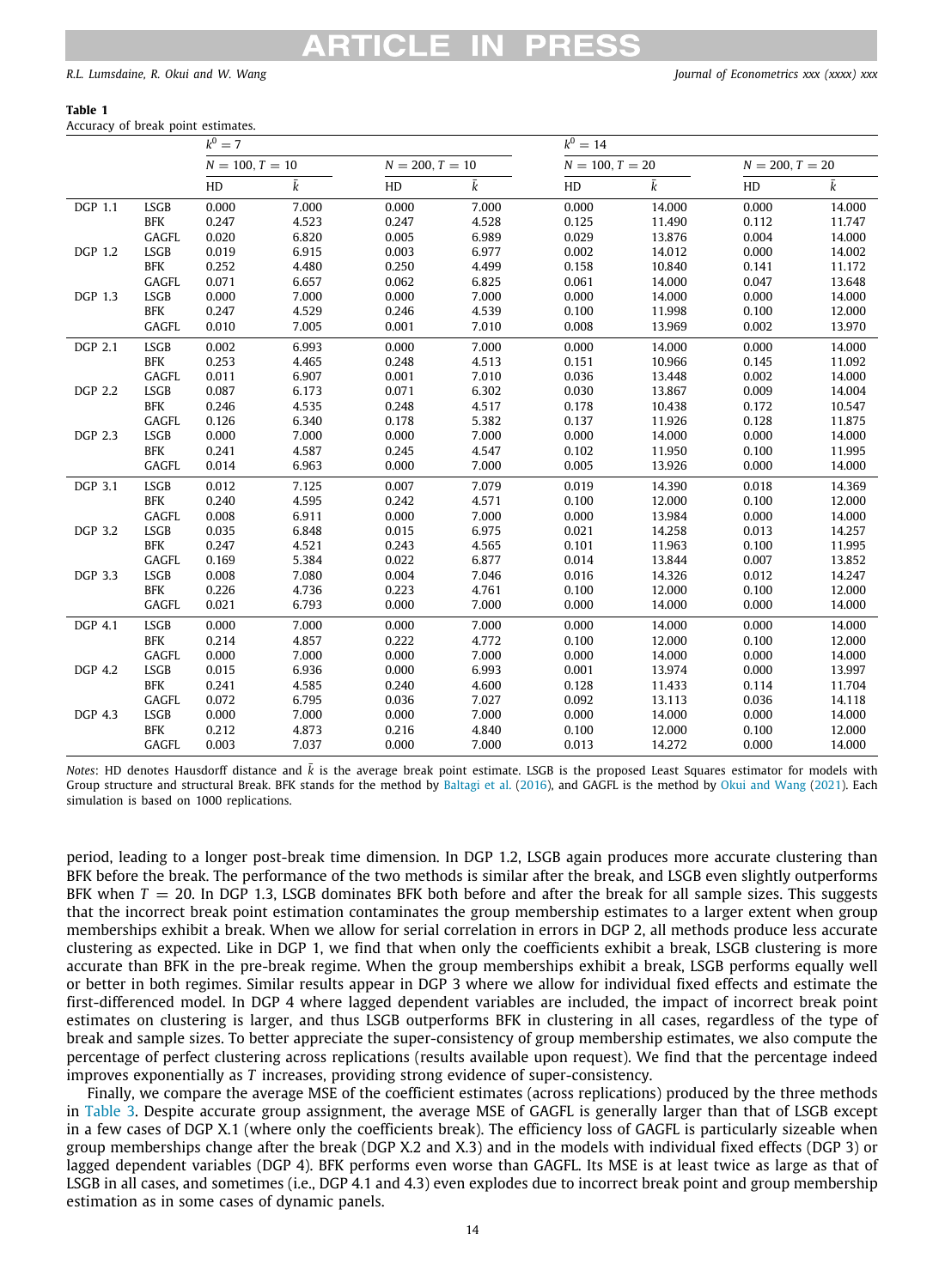### **Table 2**

<span id="page-14-0"></span>Misclustering frequency before and after the structural break.

|                |              | $N = 100, T = 10$ |                 | $N = 200, T = 10$ |                 | $N = 100, T = 20$ |                 | $N = 200, T = 20$        |                 |
|----------------|--------------|-------------------|-----------------|-------------------|-----------------|-------------------|-----------------|--------------------------|-----------------|
|                |              | $MF_B$            | MF <sub>A</sub> | $MF_B$            | MF <sub>A</sub> | $MF_B$            | MF <sub>A</sub> | $\overline{\text{MF}_B}$ | MF <sub>A</sub> |
| DGP 1.1        | <b>LSGB</b>  | 0.006             | 0.022           | 0.005             | 0.021           | 0.000             | 0.002           | 0.000                    | 0.001           |
|                | <b>BFK</b>   | 0.025             | 0.006           | 0.024             | 0.006           | 0.001             | 0.001           | 0.000                    | 0.001           |
|                | <b>GAGFL</b> | 0.001             | 0.001           | 0.000             | 0.000           | 0.000             | 0.000           | 0.000                    | 0.000           |
| <b>DGP 1.2</b> | LSGB         | 0.071             | 0.195           | 0.066             | 0.180           | 0.014             | 0.088           | 0.014                    | 0.083           |
|                | <b>BFK</b>   | 0.130             | 0.170           | 0.124             | 0.168           | 0.031             | 0.098           | 0.027                    | 0.094           |
|                | GAGFL        | 0.268             | 0.268           | 0.238             | 0.238           | 0.157             | 0.157           | 0.123                    | 0.123           |
| DGP 1.3        | LSGB         | 0.005             | 0.022           | 0.005             | 0.021           | 0.000             | 0.002           | 0.000                    | 0.001           |
|                | <b>BFK</b>   | 0.026             | 0.074           | 0.024             | 0.074           | 0.000             | 0.022           | 0.000                    | 0.021           |
|                | GAGFL        | 0.031             | 0.031           | 0.017             | 0.017           | 0.002             | 0.002           | 0.001                    | 0.001           |
| <b>DGP 2.1</b> | <b>LSGB</b>  | 0.018             | 0.040           | 0.017             | 0.039           | 0.002             | 0.006           | 0.002                    | 0.006           |
|                | <b>BFK</b>   | 0.045             | 0.018           | 0.043             | 0.018           | 0.006             | 0.003           | 0.005                    | 0.003           |
|                | GAGFL        | 0.003             | 0.003           | 0.004             | 0.004           | 0.000             | 0.000           | 0.000                    | 0.000           |
| <b>DGP 2.2</b> | <b>LSGB</b>  | 0.239             | 0.375           | 0.236             | 0.379           | 0.075             | 0.298           | 0.064                    | 0.291           |
|                | <b>BFK</b>   | 0.287             | 0.351           | 0.293             | 0.356           | 0.123             | 0.248           | 0.112                    | 0.244           |
|                | GAGFL        | 0.397             | 0.397           | 0.388             | 0.388           | 0.297             | 0.297           | 0.286                    | 0.286           |
| <b>DGP 2.3</b> | <b>LSGB</b>  | 0.017             | 0.040           | 0.017             | 0.039           | 0.002             | 0.006           | 0.002                    | 0.006           |
|                | <b>BFK</b>   | 0.043             | 0.085           | 0.042             | 0.086           | 0.004             | 0.028           | 0.004                    | 0.027           |
|                | GAGFL        | 0.094             | 0.094           | 0.038             | 0.038           | 0.007             | 0.007           | 0.006                    | 0.006           |
| <b>DGP 3.1</b> | <b>LSGB</b>  | 0.020             | 0.064           | 0.020             | 0.062           | 0.001             | 0.010           | 0.001                    | 0.010           |
|                | <b>BFK</b>   | 0.039             | 0.039           | 0.039             | 0.037           | 0.002             | 0.008           | 0.002                    | 0.008           |
|                | GAGFL        | 0.000             | 0.000           | 0.000             | 0.000           | 0.000             | 0.000           | 0.000                    | 0.000           |
| <b>DGP 3.2</b> | LSGB         | 0.132             | 0.270           | 0.120             | 0.248           | 0.041             | 0.149           | 0.038                    | 0.141           |
|                | <b>BFK</b>   | 0.169             | 0.239           | 0.156             | 0.224           | 0.047             | 0.144           | 0.044                    | 0.137           |
|                | GAGFL        | 0.170             | 0.170           | 0.186             | 0.186           | 0.090             | 0.090           | 0.060                    | 0.060           |
| <b>DGP 3.3</b> | LSGB         | 0.021             | 0.123           | 0.020             | 0.119           | 0.004             | 0.027           | 0.003                    | 0.029           |
|                | BFK          | 0.037             | 0.123           | 0.036             | 0.120           | 0.002             | 0.045           | 0.004                    | 0.046           |
|                | GAGFL        | 0.008             | 0.008           | 0.005             | 0.005           | 0.000             | 0.000           | 0.000                    | 0.000           |
| <b>DGP 4.1</b> | <b>LSGB</b>  | 0.002             | 0.012           | 0.002             | 0.009           | 0.000             | 0.000           | 0.000                    | 0.000           |
|                | <b>BFK</b>   | 0.014             | 0.245           | 0.015             | 0.247           | 0.000             | 0.225           | 0.000                    | 0.216           |
|                | GAGFL        | 0.000             | 0.000           | 0.000             | 0.000           | 0.000             | 0.000           | 0.000                    | 0.000           |
| <b>DGP 4.2</b> | LSGB         | 0.034             | 0.101           | 0.032             | 0.090           | 0.003             | 0.027           | 0.003                    | 0.025           |
|                | <b>BFK</b>   | 0.087             | 0.106           | 0.081             | 0.104           | 0.007             | 0.039           | 0.007                    | 0.035           |
|                | GAGFL        | 0.198             | 0.198           | 0.124             | 0.124           | 0.075             | 0.075           | 0.040                    | 0.040           |
| <b>DGP 4.3</b> | LSGB         | 0.002             | 0.012           | 0.002             | 0.013           | 0.000             | 0.000           | 0.000                    | 0.000           |
|                | BFK          | 0.014             | 0.438           | 0.014             | 0.444           | 0.000             | 0.423           | 0.000                    | 0.414           |
|                | GAGFL        | 0.031             | 0.031           | 0.009             | 0.009           | 0.025             | 0.025           | 0.000                    | 0.000           |

*Notes:* MF*<sup>B</sup>* is the misclustering frequency before the break, and MF*<sup>A</sup>* denotes the frequency after the break. LSGB is the proposed Least Squares estimator for models with Group structure and structural Break. BFK stands for the method by [Baltagi et al.](#page-19-2) ([2016\)](#page-19-2). GAGFL is the method by [Okui](#page-20-21) [and Wang](#page-20-21) ([2021](#page-20-21)) which assumes time-invariant group structures, and thus its  $MF<sub>B</sub> = MF<sub>A</sub>$ . Each simulation is based on 1000 replications.

### **Table 3**

<span id="page-14-1"></span>Average mean squared error of coefficient estimates.

|                |             | $N = 100, T = 10$ |       |             | $N = 200, T = 10$ |              |             | $N = 100, T = 20$ |              | $N = 200, T = 20$ |            |       |
|----------------|-------------|-------------------|-------|-------------|-------------------|--------------|-------------|-------------------|--------------|-------------------|------------|-------|
|                | <b>LSGB</b> | BFK               | GAGFL | <b>LSGB</b> | <b>BFK</b>        | <b>GAGFL</b> | <b>LSGB</b> | <b>BFK</b>        | <b>GAGFL</b> | <b>LSGB</b>       | <b>BFK</b> | GAGFL |
| DGP 1.1        | 0.005       | 0.029             | 0.007 | 0.002       | 0.027             | 0.003        | 0.002       | 0.011             | 0.004        | 0.001             | 0.010      | 0.001 |
| DGP 1.2        | 0.014       | 0.024             | 0.035 | 0.004       | 0.019             | 0.030        | 0.003       | 0.009             | 0.017        | 0.001             | 0.008      | 0.017 |
| DGP 1.3        | 0.004       | 0.075             | 0.152 | 0.002       | 0.072             | 0.143        | 0.002       | 0.043             | 0.140        | 0.001             | 0.042      | 0.138 |
|                |             |                   |       |             |                   |              |             |                   |              |                   |            |       |
| <b>DGP 2.1</b> | 0.018       | 0.050             | 0.020 | 0.009       | 0.042             | 0.011        | 0.008       | 0.020             | 0.009        | 0.005             | 0.017      | 0.004 |
| DGP 2.2        | 0.312       | 0.327             | 0.329 | 0.268       | 0.301             | 0.296        | 0.108       | 0.112             | 0.134        | 0.081             | 0.093      | 0.133 |
| DGP 2.3        | 0.018       | 0.096             | 0.209 | 0.007       | 0.084             | 0.167        | 0.010       | 0.053             | 0.155        | 0.005             | 0.046      | 0.149 |
|                |             |                   |       |             |                   |              |             |                   |              |                   |            |       |
| <b>DGP 3.1</b> | 0.013       | 0.047             | 0.009 | 0.006       | 0.035             | 0.003        | 0.006       | 0.012             | 0.005        | 0.004             | 0.011      | 0.001 |
| DGP 3.2        | 0.025       | 0.036             | 0.868 | 0.012       | 0.028             | 0.057        | 0.006       | 0.013             | 0.069        | 0.004             | 0.009      | 0.020 |
| DGP 3.3        | 0.028       | 0.103             | 0.161 | 0.012       | 0.091             | 0.141        | 0.012       | 0.048             | 0.142        | 0.009             | 0.044      | 0.138 |
|                |             |                   |       |             |                   |              |             |                   |              |                   |            |       |
| <b>DGP 4.1</b> | 0.029       | 26.994            | 0.012 | 0.016       | 28.169            | 0.004        | 0.002       | 2256.7            | 0.019        | 0.007             | 2300.8     | 0.008 |
| DGP 4.2        | 0.016       | 0.021             | 0.053 | 0.006       | 0.015             | 0.031        | 0.005       | 0.013             | 0.025        | 0.002             | 0.009      | 0.018 |
| DGP 4.3        | 0.094       | 24.579            | 0.190 | 0.073       | 27.772            | 0.142        | 0.002       | 2255.5            | 0.210        | 0.001             | 2229.8     | 0.146 |

*Notes:* LSGB is the proposed Least Squares estimator for models with Group structure and structural Break. BFK stands for the method by [Baltagi](#page-19-2) [et al.](#page-19-2) [\(2016\)](#page-19-2), and GAGFL is the method by [Okui and Wang](#page-20-21) ([2021\)](#page-20-21). Each simulation is based on 1000 replications.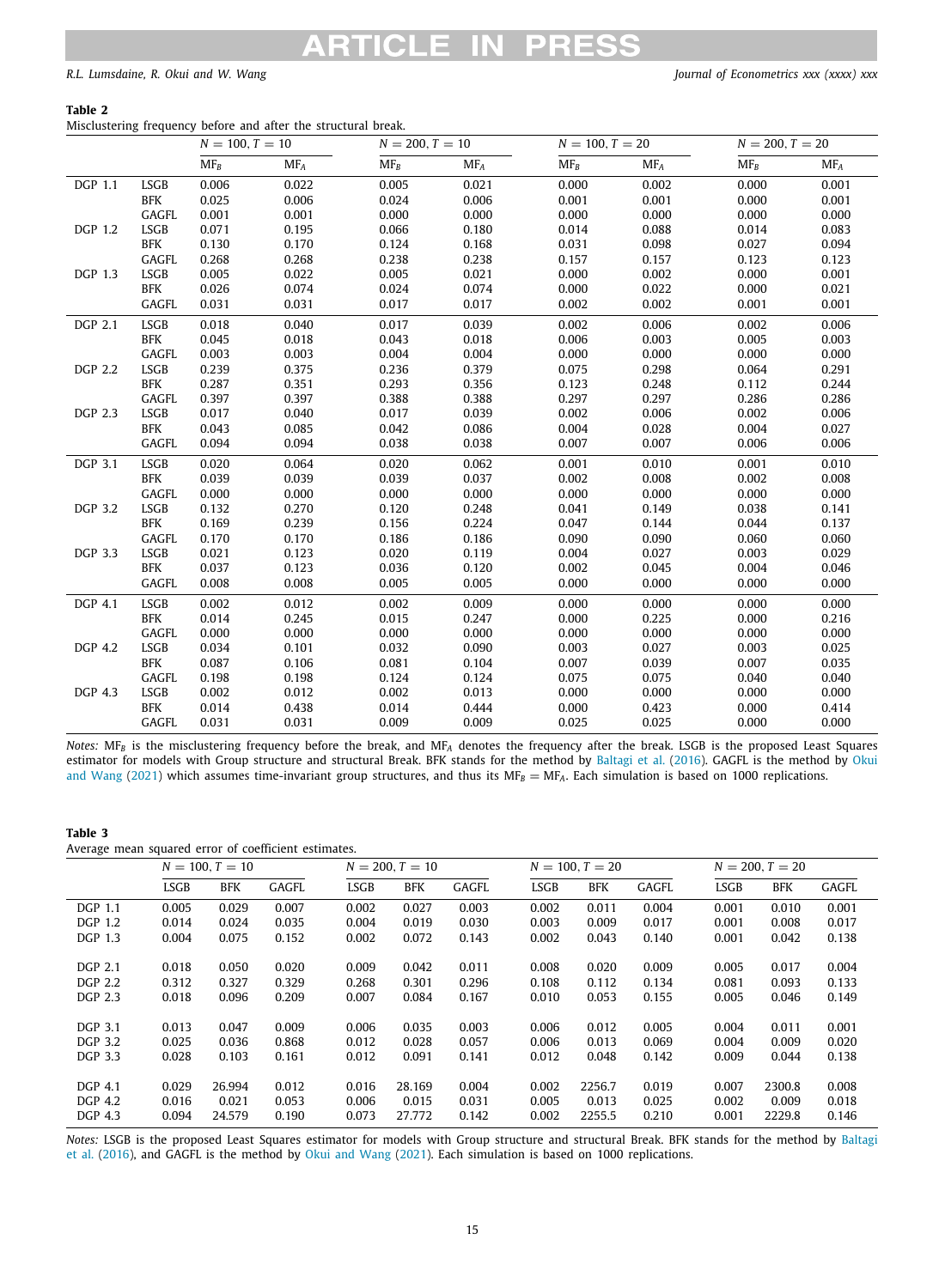# <span id="page-15-1"></span>ARTICI F IN PRI

### *R.L. Lumsdaine, R. Okui and W. Wang Journal of Econometrics xxx (xxxx) xxx*

We also consider alternative settings of coefficients to generate lower signal-to-noise ratios, less sizeable breaks, and more alike groups. Our method can still correctly detect the break point and cluster units under reasonably low signal-tonoise ratios (see the online supplement). The accuracy of break point estimates and clustering mainly depends on the size of break and the degree of group separation, while the signal-to-noise ratio mainly affects the accuracy of the coefficient estimates.

### *6.2. Determining the number of groups*

So far, the simulation study focused on the cases when the number of groups is known. When this number is not a priori knowledge, as in most applications, we propose an IC-based method to determine the number in each regime (see Section [5.1](#page-8-0)). Here we investigate the performance of this approach in finite samples. We primarily focus on the case when the number of groups changes after the structural break.<sup>[12](#page-15-1)</sup>

We consider four data generating processes similar to DGPs 1–4 as above except that we set the number of groups before the break to  $G^B=2$  and after the break to  $G^A=3$ . In each DGP, we modify DGP X.2 and X.3 to allow the number of groups to change after the break as follows

**DGP X.2'**: Only the group membership changes. The size of groups before the break is  $N_1 : N_2 = 0.4 : 0.6$  as above, but after the break  $N_1 : N_2 : N_3 = 0.3 : 0.3 : 0.4$ . The slope coefficients before the break are  $\beta_{1,B} = \iota_p$  in Group 1 and  $\beta_{2,B}$  = 0.5 $\iota_p$  in Group 2, and those after the break are  $\beta_{1,A} = \iota_p$  in Group 1,  $\beta_{2,A}$  = 0.5 $\iota_p$  in Group 2, and  $\beta_{3,A} = 2\iota_p$ in Group 3.

<span id="page-15-2"></span>**DGP X.3**′ : Both the slope coefficient of each group and the group structure change after the break. The group structure is the same as DGP X.2' above. The slope coefficients before the break are  $\beta_{1,B}=1.5\iota_p$  in Group 1 and  $\beta_{2,B}=0.5\iota_p$ in Group 2, and those after the break are  $\beta_{1,A} = 2.5\iota_p$  in Group 1,  $\beta_{2,A} = 0.5\iota_p$  in Group 2, and  $\beta_{3,A} = 3.5\iota_p$  in Group 3.

[Table](#page-16-0) [4](#page-16-0) presents the empirical probability of selecting a particular number of groups in each regime with the possible number ranging from 1 to 4.<sup>[13](#page-15-2)</sup> Recall that the true number is  $G^B = 2$  before the break and  $G^A = 3$  after the break. The proposed method generally performs well in determining the number of groups in the two regimes except when *T* is particularly small. Unsurprisingly, when the groups are not well separated (DGP X.2′ ) and the sample is small (*N* = 100 and  $T = 10$ ), the method tends to underestimate the number of groups. Otherwise, it can identify the correct number of groups with a high probability in most cases, though it sometimes slightly overestimates the number (e.g., DGP 3.2 and 3.3 after the break). Since overspecification only lowers the efficiency but does not affect the consistency of the coefficient estimates, our IC-based method provides a satisfactory tool to guarantee consistent coefficient estimates in most cases. More specifically, in DGP X.2′ where only the group membership changes, our method can guarantee not to underestimate the number of groups as long as *T* is not too small. When the groups are relatively well separated as in DGP X.3′ , the IC-based method can correctly identify the group number in both regimes with a high probability in 10 out of 16 cases. In the remaining 6 cases (2 of DGP 2.3<sup>'</sup> and 4 of DGP 3.3'), it selects a slightly inflated number. As expected, the presence of serially correlated errors and first differencing (to deal with individual fixed effects) both deteriorate the performance of the method.

### **7. Empirical example**

### <span id="page-15-0"></span>*7.1. Sales growth determinants in US firms*

Our empirical application examines the determinants of sales growth (SG) of US firms. Sales growth is of central interest in corporate finance as it serves as an important measure of corporate performance ([Opler and Titman](#page-20-35), [1994;](#page-20-35) [Geroski et al.,](#page-20-36) [1997;](#page-20-36) [Beck et al.,](#page-20-37) [2005](#page-20-37); [Barrot and Sauvagnat](#page-20-38), [2016\)](#page-20-38). Financial economists, investors, and decision makers have exhibited a keen interest in understanding which determinants affect sales growth and how. We are particularly interested in the relationship between leverage (LEV) and corporate performance as this association largely affects corporate investment strategy. On one side of this relationship, high leverage is of concern because it reduces a firm's ability to finance growth through a liquidity effect ([Myers,](#page-20-39) [1977](#page-20-39)). On the other side are researchers who believe that the capital structure of a firm is essentially irrelevant because firms with good projects can always achieve funding and grow regardless of their leverage level. For example, [Miller](#page-20-40) [\(1991\)](#page-20-40) regarded financial leveraging as a second-order or largely self-correcting issue and thus argued that it should not be over-emphasized. We examine the relationship between sales growth and leverage, controlling for a number of determinants that are generally regarded as relevant for sales as in [Barrot and Sauvagnat](#page-20-38)

 $12$  The case of time invariant number of groups is a special case of the current setup, and the performance of IC when the number of groups is time invariant has been studied in other papers, e.g., [Bonhomme and Manresa](#page-20-12) [\(2015a\)](#page-20-12) and [Okui and Wang](#page-20-21) ([2021](#page-20-21)).

<sup>&</sup>lt;sup>13</sup> Allowing for a larger set of possible numbers hardly affects the results for almost all cases. The only exception occurs in the post-break regime in DGP 3, where the length of time span after the break is short and first-differencing is applied. In that case, increasing the maximum number of groups leads to more severe overspecification with the probability on each selected number being more dispersed.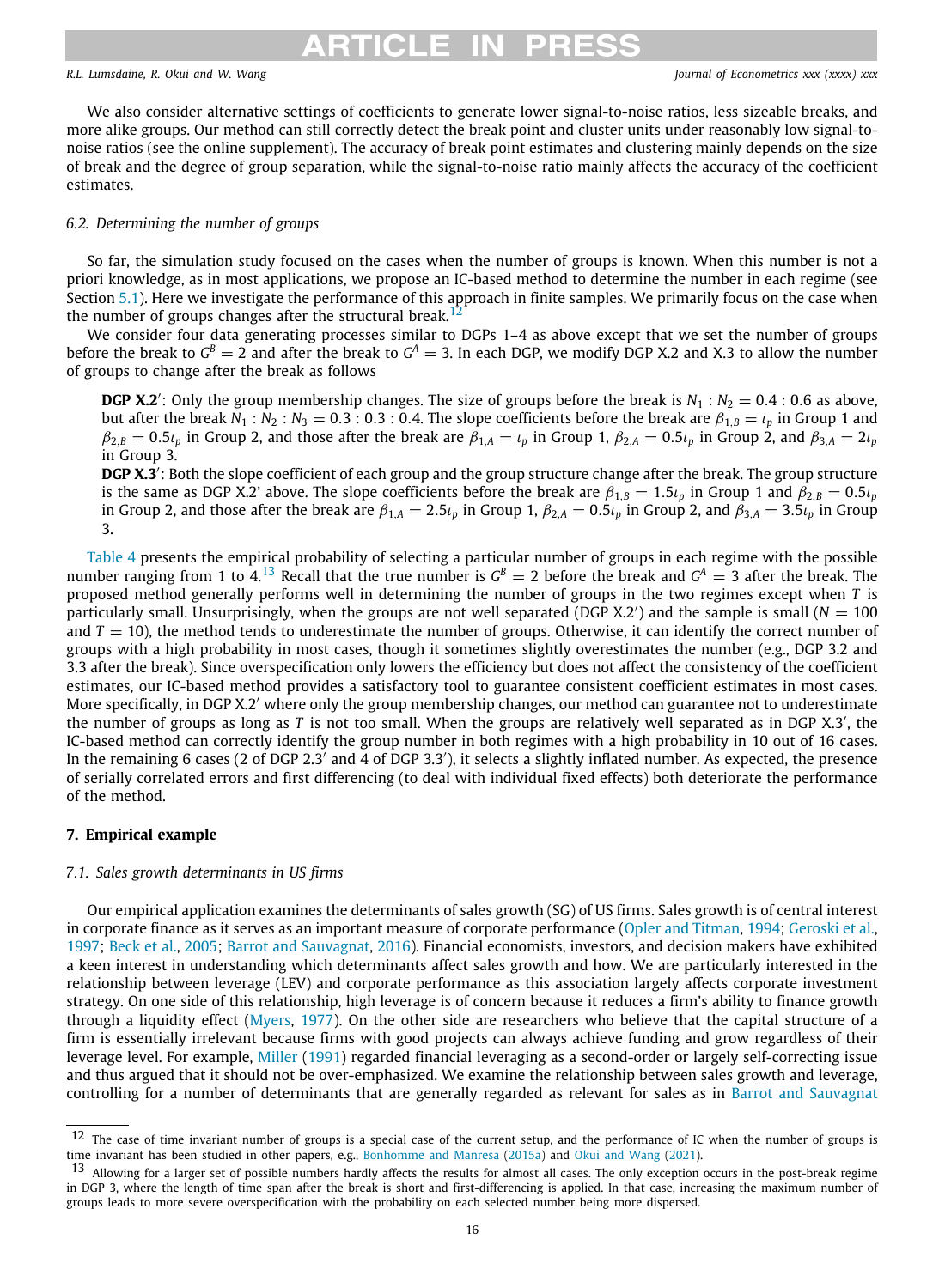#### **Table 4**

<span id="page-16-0"></span>Determine the number of groups.

|                |       | $N = 100, T = 10$ |       |       | $N = 200, T = 10$ |       |       | $N = 100, T = 20$ |       |       |       | $N = 200$ , $T = 20$ |       |       |       |       |       |
|----------------|-------|-------------------|-------|-------|-------------------|-------|-------|-------------------|-------|-------|-------|----------------------|-------|-------|-------|-------|-------|
|                |       |                   | 2     | 3     | 4                 |       | 2     | 3                 | 4     |       | 2     | 3                    | 4     |       | 2     | 3     | 4     |
| DGP 1.2        | $G^B$ | 0.000             | 0.990 | 0.010 | 0.000             | 0.000 | 1.000 | 0.000             | 0.000 | 0.000 | 0.981 | 0.019                | 0.000 | 0.000 | 1.000 | 0.000 | 0.000 |
|                | $G^A$ | 0.000             | 0.967 | 0.033 | 0.000             | 0.000 | 0.000 | 1.000             | 0.000 | 0.000 | 0.383 | 0.617                | 0.000 | 0.000 | 0.050 | 0.950 | 0.000 |
| <b>DGP 1.3</b> | $G^B$ | 0.000             | 1.000 | 0.000 | 0.000             | 0.000 | 1.000 | 0.000             | 0.000 | 0.000 | 1.000 | 0.000                | 0.000 | 0.000 | 1.000 | 0.000 | 0.000 |
|                | $G^A$ | 0.000             | 0.000 | 1.000 | 0.000             | 0.000 | 0.000 | 1.000             | 0.000 | 0.000 | 0.000 | 1.000                | 0.000 | 0.000 | 0.000 | 1.000 | 0.000 |
| DGP 2.2        | $G^B$ | 0.000             | 0.989 | 0.011 | 0.000             | 0.000 | 0.017 | 0.833             | 0.150 | 0.000 | 0.992 | 0.008                | 0.000 | 0.000 | 0.008 | 0.825 | 0.167 |
|                | $G^A$ | 0.000             | 0.983 | 0.017 | 0.000             | 0.000 | 0.000 | 0.925             | 0.075 | 0.000 | 0.283 | 0.717                | 0.000 | 0.000 | 0.008 | 0.967 | 0.025 |
| DGP 2.3        | $G^B$ | 0.000             | 0.983 | 0.017 | 0.000             | 0.000 | 0.050 | 0.683             | 0.267 | 0.000 | 0.992 | 0.008                | 0.000 | 0.000 | 0.017 | 0.650 | 0.333 |
|                | $G^A$ | 0.000             | 0.000 | 1.000 | 0.000             | 0.000 | 0.000 | 0.975             | 0.025 | 0.000 | 0.000 | 1.000                | 0.000 | 0.000 | 0.000 | 0.958 | 0.042 |
| DGP 3.2        | $G^B$ | 0.345             | 0.655 | 0.000 | 0.000             | 0.000 | 0.947 | 0.053             | 0.000 | 0.000 | 0.876 | 0.124                | 0.000 | 0.026 | 0.974 | 0.000 | 0.000 |
|                | $G^A$ | 0.000             | 0.000 | 0.368 | 0.632             | 0.000 | 0.079 | 0.026             | 0.895 | 0.000 | 0.158 | 0.679                | 0.163 | 0.000 | 0.000 | 0.123 | 0.877 |
| DGP 3.3        | $G^B$ | 0.342             | 0.632 | 0.026 | 0.000             | 0.000 | 1.000 | 0.000             | 0.000 | 0.000 | 0.974 | 0.026                | 0.000 | 0.000 | 1.000 | 0.000 | 0.000 |
|                | $G^A$ | 0.000             | 0.000 | 0.105 | 0.895             | 0.000 | 0.000 | 0.102             | 0.898 | 0.000 | 0.053 | 0.053                | 0.895 | 0.000 | 0.000 | 0.084 | 0.916 |
| DGP 4.2        | $G^B$ | 0.000             | 0.978 | 0.022 | 0.000             | 0.000 | 0.986 | 0.014             | 0.000 | 0.000 | 0.996 | 0.004                | 0.000 | 0.000 | 0.994 | 0.006 | 0.000 |
|                | $G^A$ | 0.000             | 0.010 | 0.990 | 0.000             | 0.000 | 0.000 | 1.000             | 0.000 | 0.000 | 0.000 | 1.000                | 0.000 | 0.000 | 0.000 | 1.000 | 0.000 |
| <b>DGP 4.3</b> | $G^B$ | 0.000             | 1.000 | 0.000 | 0.000             | 0.000 | 0.998 | 0.002             | 0.000 | 0.000 | 1.000 | 0.000                | 0.000 | 0.000 | 1.000 | 0.000 | 0.000 |
|                | $G^A$ | 0.000             | 0.000 | 1.000 | 0.000             | 0.000 | 0.000 | 1.000             | 0.000 | 0.000 | 0.000 | 1.000                | 0.000 | 0.000 | 0.000 | 1.000 | 0.000 |

*Notes:* This table presents the empirical probability of choosing a specific number of groups in both regimes. The true number of groups before the break,  $G^B$ , is 2, and the true number after the break,  $G^A$ , is 3.

[\(2016\)](#page-20-38) and [Sojli et al.](#page-20-41) [\(2019](#page-20-41)), namely the logarithm of total assets (TA), Tobin's q (TQ), cash flow (CF), property, plant and equipment (PPE), and return on assets (ROA).

Thus, we examine the determinants of sales growth by allowing a structural break which induces time-varying group memberships:

$$
y_{it} = \alpha_i + x'_{i,t-1} \beta_{g_i(B),B} \mathbf{1}(t < k) + x'_{i,t-1} \beta_{g_i(A),A} \mathbf{1}(t \geq k) + u_{it},
$$

where  $y_{it}$  is sales growth,  $x_{it} = (LEV_{it}, TA_{it}, TQ_{it}, CF_{it}, PPE_{it}, ROA_{it}), g_i(B) = 1, ..., G^B$ , and  $g_i(A) = 1, ..., G^A$ . Lagged regressors are used to alleviate possible endogeneity following [Sojli et al.](#page-20-41) ([2019](#page-20-41)). Our modelling strategy of specifying time-varying coefficients and group memberships is motivated by the ample evidence of heterogeneous responses to market-wide shocks in the literature. In particular, firms are exposed to various shocks from the market. Some shocks may reshape the structural relationship between firms' variables, leading to a structural change in the slope coefficients of the sales growth regression. A salient empirical finding in the literature on market-wide shocks is that firms' responses to such shocks have a group pattern of heterogeneity, i.e., firms in the same group respond similarly to the shocks, while the responses differ across groups (see, e.g., [Banerjee et al.,](#page-20-2) [2015;](#page-20-2) [Duchin et al.,](#page-20-7) [2010;](#page-20-7) [Joh,](#page-20-42) [2003;](#page-20-42) [Sojli et al.,](#page-20-41) [2019,](#page-20-41) among others). Such heterogeneity of response is due to differences in observable and unobservable firm and managerial characteristics, such as profitability, industry, corporate culture, business strategies, managerial qualities, etc. Therefore, when firms are affected by market-wide shocks, not only do the relationships between firms' variables change, the group structure also may be reshaped because both the firm and managerial characteristics are changed.

We collect all variables from Compustat. To maximize the sample size of a balanced panel, we employ a sample of 740 firms from 1981 to 2013. Prior to our estimation, we follow the literature in dropping firms that contain outlying observations of sales growth (see, e.g. [Adams et al.](#page-19-6), [2019](#page-19-6)), where the outliers are defined as sales growth at least 10 times larger than that in neighbouring years.<sup>[14](#page-16-1)</sup> This leads to a sample of 703 firms.

<span id="page-16-2"></span><span id="page-16-1"></span>To estimate the sales growth regression, we first determine the number of groups before and after the breaks, i.e.,  $G^E$ and  $G^A$ , respectively. We allow  $G^B$  and  $G^A$  to potentially differ, and apply the IC proposed in Section [5.1](#page-8-0) to select from the range of 1 to 10. The IC suggests  $G^B=5$  and  $G^A=7$ ; that is, two extra groups emerge after the structural break.<sup>[15](#page-16-2)</sup> Given the number of groups in both regimes, the LSGB estimation reports a break point in the year of 1997 ( $\hat{k} = 16$ ), which precisely matches the onset of the Asian financial crisis. Our diagnostic analysis as proposed in Section [5.2](#page-9-0) confirms that both slope coefficients and group memberships are affected by the financial crisis.

Our break point estimate of 1997 is an interesting result. The Asian financial crisis was triggered by the dramatic devaluation of the Thai baht in the summer of 1997, and then spread to Indonesia, South Korea, Malaysia, and other

<sup>14</sup> We also tried other definitions of outliers, e.g., larger than 3 times standard deviation, and the results are qualitatively similar.

<sup>15</sup> Such a choice of ( $G^B$ ,  $G^A$ ) holds for a range of values of the scaling constant  $\kappa$ , and thus the grouping and coefficient estimates are reasonably robust. We also find that the results obtained under different specifications of the number of groups are compatible. More detailed results of the IC and the estimates obtained under alternative specifications are provided in the online supplement.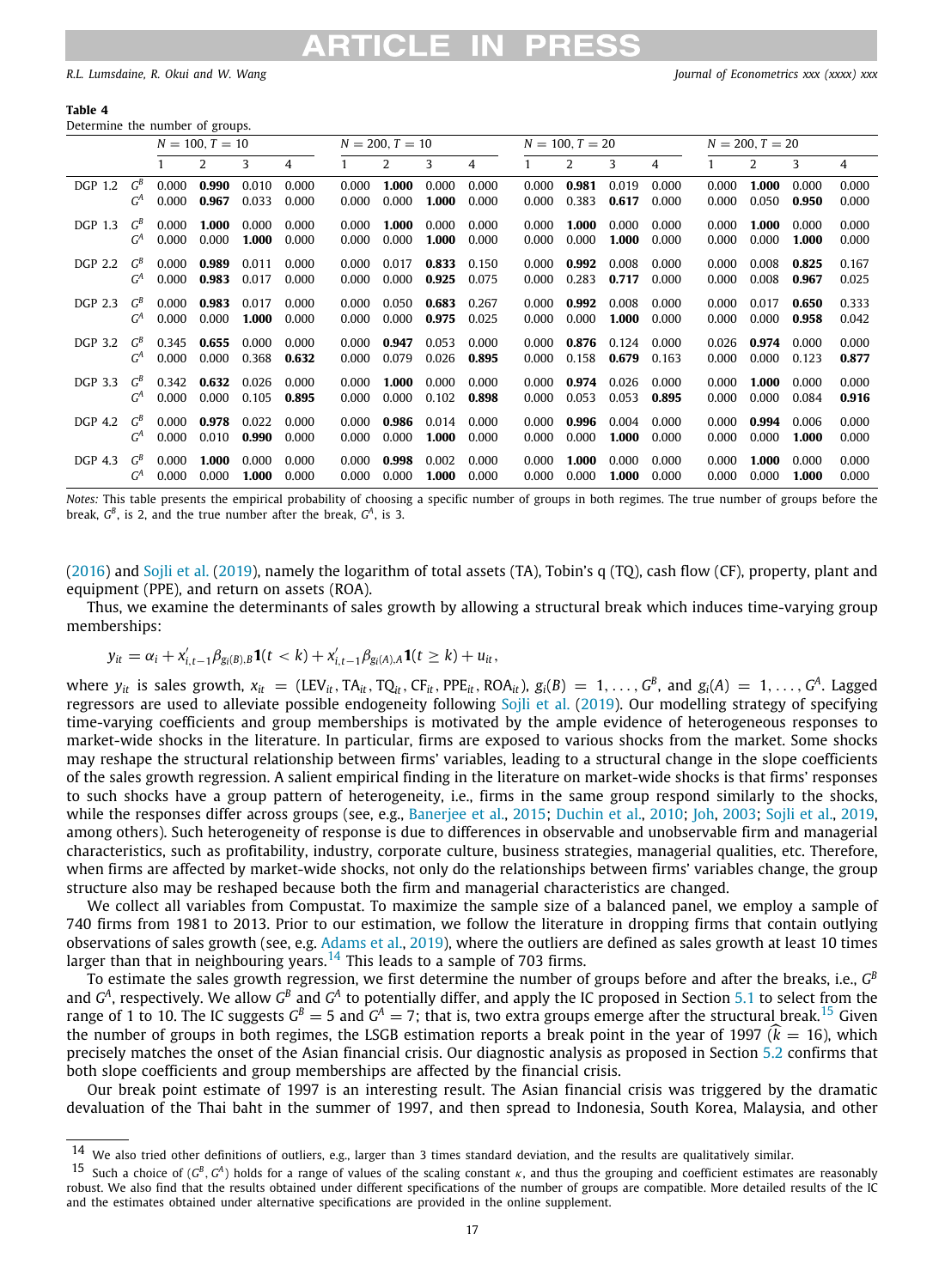### **Table 5**

<span id="page-17-1"></span>Estimates of sales growth regression.

|            | Pre-break    |                    |             |             |             |             |             |
|------------|--------------|--------------------|-------------|-------------|-------------|-------------|-------------|
|            | Group 1.B    | Group 2.B          | Group 3.B   | Group 4.B   | Group 5.B   |             |             |
| <b>LEV</b> | $3.249***$   | $0.193***$         | $-0.107***$ | $-0.961***$ | $-0.004$    |             |             |
|            | (0.719)      | (0.073)            | (0.025)     | (0.110)     | (0.272)     |             |             |
| TA         | $-0.243*$    | $-0.343***$        | $-0.083***$ | $-0.446***$ | $-0.265***$ |             |             |
|            | (0.142)      | (0.036)<br>(0.029) |             | (0.044)     | (0.107)     |             |             |
| TQ         | $0.313*$     | $0.152***$         | $-0.007**$  | $0.022***$  | $0.396***$  |             |             |
|            | (0.167)      | (0.020)            | (0.003)     | (0.004)     | (0.096)     |             |             |
| <b>CF</b>  | $-0.594$     | $-0.485***$        | $-0.107$    | 0.108       | $7.077***$  |             |             |
|            | (0.553)      | (0.144)            | (0.108)     | (0.146)     | (0.923)     |             |             |
| PPE        | $-0.485$     | $-2.062***$        | $0.180**$   | $0.484***$  | $1.774***$  |             |             |
|            | (0.507)      | (0.165)            | (0.087)     | (0.150)     | (0.401)     |             |             |
| <b>ROA</b> | $-10.79***$  | $-1.583***$        | $-2.112***$ | $-0.286***$ | 0.472       |             |             |
|            | (1.442)      | (0.140)            | (0.113)     | (0.058)     | (0.430)     |             |             |
| No. firms  | 27           | 201                | 290         | 153         | 32          |             |             |
|            | Post-break   |                    |             |             |             |             |             |
|            | Group 1.A    | Group 2.A          | Group 3.A   | Group 4.A   | Group 5.A   | Group 6.A   | Group 7.A   |
| <b>LEV</b> | $3.483**$    | $0.435***$         | $0.420**$   | $-0.117***$ | $-0.794***$ | $-1.695***$ | $-0.021$    |
|            | (1.604)      | (0.105)            | (0.194)     | (0.038)     | (0.126)     | (0.225)     | (0.046)     |
| <b>TA</b>  | $-0.730***$  | $-0.348***$        | 0.080       | $-0.147***$ | 0.044       | $-0.710***$ | $-1.403***$ |
|            | (0.273)      | (0.032)            | (0.082)     | (0.033)     | (0.049)     | (0.070)     | (0.119)     |
| TQ         | $1.362***$   | $0.286***$         | 0.002       | $0.025***$  | $0.110***$  | $0.105***$  | 0.013       |
|            | (0.471)      | (0.018)            | (0.011)     | (0.004)     | (0.015)     | (0.023)     | (0.048)     |
| <b>CF</b>  | 1.967        | 0.138              | $1.446***$  | 0.076       | $-0.543**$  | $-0.087$    | $-2.355***$ |
|            | (1.769)      | (0.098)            | (0.232)     | (0.070)     | (0.242)     | (0.246)     | (0.689)     |
| PPE        | $-11.001***$ | $-0.878***$        | $2.646***$  | $-0.316***$ | $-1.440***$ | $1.023***$  | $-2.561***$ |
|            | (2.735)      | (0.117)            | (0.427)     | (0.124)     | (0.359)     | (0.313)     | (0.446)     |
| <b>ROA</b> | $-17.781***$ | $-2.739***$        | $-1.861***$ | $-0.350***$ | $-5.313***$ | $-2.987***$ | $0.466***$  |
|            | (3.990)      | (0.130)            | (0.154)     | (0.049)     | (0.295)     | (0.330)     | (0.118)     |
| No. firms  | 10           | 167                | 77          | 247         | 105         | 67          | 30          |

*Notes:* LEV is leverage, TA is logarithm of total assets, TQ is Tobin's q, CF is cash flow, PPE is the ratio of property plant and equipment over total assets, ROA is return on assets. Stadanard errors are in parentheses. \*\*\* represents 1% significance, \*\* represents 5% significance, and \* represents 10% significance.

Asian countries, causing abrupt and severe economic slowdowns in the region. The serious turbulence also influenced US firms due to the strong ties between the US and Asia in international trade, money lending, etc., and the reverberations of the Asian crisis on US firms have been multifaceted [\(Emmons and Schmid,](#page-20-43) [2000\)](#page-20-43). On one hand, the severe recession in Asian countries inevitably caused a shortfall in both demand and supply from this region and hence a deterioration of exports and imports of US firms. On the other hand, the uncertain financial environment of Asia brought in cash flows to the US, and together with lower interest rates and lower commodity prices, facilitated the growth of the US economy and further positively influenced the performance of local firms. Therefore, it is not surprising that the relationship between the financial variables of US firms would significantly change, and firms' response to this crisis differed depending on their relations with the Asian market, the type of firms they were, their strategies under risky and uncertain environments, etc. To examine the effects of the determinants for each group in both regimes in detail, we label the groups in the two regimes according to the strength of the leverage effect.<sup>[16](#page-17-0)</sup> The groups before the break are denoted as Groups 1.B–5.B, and groups after the break as Groups 1.A–7.A. We examine the effect of the determinants of sales growth and the group structure in turn.

<span id="page-17-0"></span>[Table](#page-17-1) [5](#page-17-1) reports the estimated slope coefficients of sales growth determinants for each group in both regimes. In general, we find the effect of leverage on sales growth to be highly heterogeneous both across groups and across regimes. A small group of 32 firms before the break, i.e., Group 5.B, is characterized by an insignificant effect of leverage, and most of these firms stay in the same group after the break (Group 7.A), with the relationship between leverage and sales growth still insignificant. Nonetheless, the majority of firms are characterized by a significant association between leverage and sales growth but with highly heterogeneous magnitude and differing directional effect. Among these firms, a small group in each regime (Group 1.B with 27 firms and 1.A with 10 firms) exhibits a particularly strong and positive effect of leverage (larger than 3), but the members of the two groups show little overlap. For the remaining firms with a significant effect of leverage, the magnitude is much smaller, ranging between −1.7 and 0.5. Such heterogeneous effect of leverage is in line with [Lang et al.](#page-20-44) [\(1996](#page-20-44)) who also found that the association between leverage and various measures of firm growth can be either positive or negative, depending on firm characteristics. Interestingly, we find that the variation of the leverage

<sup>16</sup> Because groups are invariant to relabelling, for ease of exposition and examination, we order the groups according to the strength of the leverage effect.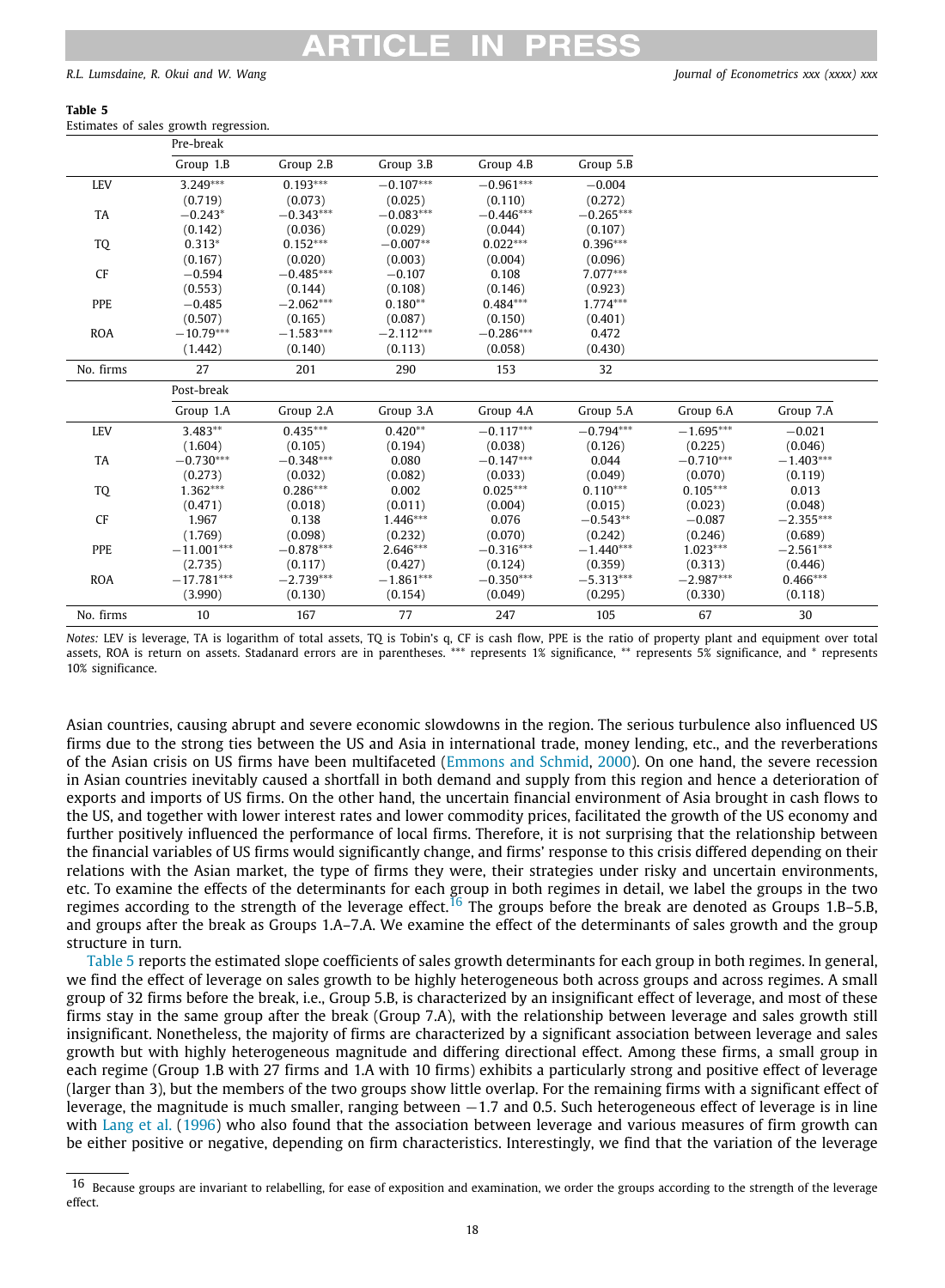### **Table 6**

<span id="page-18-0"></span>Descriptive statistics of firm variables.

|            | Quantile | Before the break |          |          |          |          |          | After the break |          |          |          |          |          |  |
|------------|----------|------------------|----------|----------|----------|----------|----------|-----------------|----------|----------|----------|----------|----------|--|
|            |          | 1.B              | 2.B      | 3.B      | 4.B      | 5.B      | 1.A      | 2.A             | 3.A      | 4.A      | 5.A      | 6.A      | 7.A      |  |
| SG         | 5%       | $-0.268$         | $-0.224$ | $-0.172$ | $-0.218$ | $-0.289$ | $-0.074$ | $-0.227$        | $-0.258$ | $-0.183$ | $-0.173$ | $-0.235$ | $-0.266$ |  |
|            | 50%      | 0.077            | 0.063    | 0.067    | 0.054    | 0.077    | 0.069    | 0.066           | 0.065    | 0.062    | 0.068    | 0.064    | 0.055    |  |
|            | 95%      | 0.564            | 0.429    | 0.377    | 0.426    | 0.689    | 0.760    | 0.406           | 0.489    | 0.363    | 0.440    | 0.466    | 0.475    |  |
| <b>LEV</b> | 5%       | 0.041            | 0.214    | 0.195    | 0.162    | 0.304    | 0.323    | 0.229           | 0.217    | 0.169    | 0.151    | 0.184    | 0.333    |  |
|            | 50%      | 0.656            | 0.558    | 0.550    | 0.574    | 0.658    | 0.725    | 0.558           | 0.601    | 0.539    | 0.570    | 0.596    | 0.643    |  |
|            | 95%      | 0.946            | 0.916    | 0.901    | 0.919    | 0.967    | 0.981    | 0.887           | 0.924    | 0.908    | 0.899    | 0.942    | 0.952    |  |
| TA         | 5%       | 3.894            | 2.875    | 3.329    | 2.498    | 3.741    | 1.682    | 3.350           | 3.399    | 2.591    | 3.433    | 3.406    | 2.642    |  |
|            | 50%      | 8.523            | 7.130    | 7.075    | 6.671    | 7.495    | 8.465    | 7.106           | 6.894    | 6.804    | 7.477    | 7.519    | 7.554    |  |
|            | 95%      | 11.799           | 10.520   | 10.385   | 10.990   | 12.012   | 13.646   | 10.527          | 10.507   | 10.418   | 10.727   | 10.855   | 11.717   |  |
| TQ         | 5%       | 0.192            | 0.398    | 0.319    | 0.252    | 0.105    | 0.098    | 0.356           | 0.281    | 0.378    | 0.250    | 0.196    | 0.229    |  |
|            | 50%      | 0.834            | 0.952    | 1.052    | 0.899    | 0.788    | 0.747    | 0.918           | 0.975    | 1.066    | 0.950    | 0.950    | 0.824    |  |
|            | 95%      | 2.193            | 2.771    | 3.142    | 2.748    | 2.036    | 1.328    | 2.019           | 3.270    | 3.513    | 2.691    | 2.952    | 2.047    |  |
| CF         | 5%       | 0.000            | 0.000    | 0.000    | 0.000    | 0.000    | 0.000    | 0.000           | 0.000    | 0.000    | 0.000    | 0.000    | 0.000    |  |
|            | 50%      | 0.018            | 0.032    | 0.024    | 0.025    | 0.023    | 0.009    | 0.030           | 0.020    | 0.031    | 0.019    | 0.022    | 0.022    |  |
|            | 95%      | 0.154            | 0.244    | 0.200    | 0.248    | 0.151    | 0.139    | 0.213           | 0.201    | 0.244    | 0.181    | 0.227    | 0.182    |  |
| PPE        | 5%       | 0.000            | 0.016    | 0.011    | 0.009    | 0.000    | 0.000    | 0.026           | 0.000    | 0.014    | 0.000    | 0.007    | 0.012    |  |
|            | 50%      | 0.239            | 0.238    | 0.307    | 0.321    | 0.276    | 0.015    | 0.279           | 0.281    | 0.277    | 0.276    | 0.334    | 0.385    |  |
|            | 95%      | 0.841            | 0.658    | 0.826    | 0.837    | 0.836    | 0.814    | 0.771           | 0.854    | 0.753    | 0.817    | 0.843    | 0.846    |  |
| <b>ROA</b> | 5%       | 0.000            | $-0.034$ | $-0.001$ | $-0.037$ | $-0.055$ | 0.004    | $-0.020$        | $-0.014$ | $-0.032$ | 0.000    | $-0.027$ | $-0.069$ |  |
|            | 50%      | 0.069            | 0.087    | 0.095    | 0.080    | 0.062    | 0.055    | 0.083           | 0.081    | 0.104    | 0.083    | 0.075    | 0.062    |  |
|            | 95%      | 0.176            | 0.223    | 0.230    | 0.235    | 0.157    | 0.128    | 0.189           | 0.235    | 0.262    | 0.203    | 0.198    | 0.178    |  |

*Notes:* SG is sales growth, LEV is leverage, TA is logarithm of total assets, TQ is Tobin's q, CF is cash flow, PPE is the ratio of property plant and equipment over total assets, ROA is return on assets.

effect across groups is enlarged after the structural break, suggesting that the financial crisis made firms more diversified in their investment and sales performance. To better understand these results, we further examine the dynamics of the composition and characteristics of each group.

<span id="page-18-1"></span>[Table](#page-18-0) [6](#page-18-0) provides the descriptive statistics of sales growth and all other regressors, by group.<sup>[17](#page-18-1)</sup> We investigate each group in turn. As noted above, the members in Groups 1.B and 1.A with extraordinarily strong positive leverage effects show little overlap. The majority of firms in Group 1.B are in the transportation & public utilities industry, while those in Group 1.A are mostly related to housing and energy. Despite these diversified industries, firms of both groups generally require high investment in fixed assets but relatively low liquidity, and thus we find high total assets and low cash flow as common features of these two groups.

<span id="page-18-2"></span>Another group with a significant and positive leverage effect before the break is Group 2.B containing 201 firms. The majority of this group are manufacturing firms, with roughly 20% and 35% in light and heavy manufacturing industry, respectively. These firms generally operate well with reasonably good sales growth. They are also characterized by a relatively high Tobin's q and low PPE, explaining the strongly positive effect of Tobin's q and negative effect of PPE on sales growth. The characteristics of this group are in line with [Lang et al.](#page-20-44) [\(1996](#page-20-44)) that found a positive relationship between leverage and corporate growth for firms with high Tobin's q. After the structural break, a large number of manufacturing firms stay in the same group and form Group 2.A.<sup>[18](#page-18-2)</sup> The estimated coefficients of most sales growth determinants remain similar after the break except that the positive effect of leverage and Tobin's q and the negative effect of return on asset both become much stronger. Further examination of the descriptive statistics shows that sales growth and leverage in Groups 2.B and 2.A do not differ much, while it is mainly the sizeable decrease of Tobin's q that causes these effects to change after the break. Although Groups 2.B and 2.A share largely the same members, a large portion of electronic & electric firms from Group 2.B, e.g., Advanced Micro Devices, Allied Motion Technologies, Analog Devices, and Eaton Corporation, move to other groups, mainly Groups 4.A and 5.A. As will be discussed shortly, Groups 4.A and 5.A are characterized by poor sales performance. These electronic & electric firms performed worse after the financial crisis partly because they were closely tied to related industries in East and South Asia, such as the production of semiconductors and chips in South Korea, Japan, Taiwan, Singapore, and Malaysia, which were highly affected by the financial crisis.

Group 3.B is characterized by a significantly negative leverage effect, in contrast to Groups 1.B and 2.B. It contains 290 firms with a large proportion in the heavy industry and energy-related industries, i.e., 24 firms in chemical and allied

 $17$  We also evaluate the appearance frequency of each industry (specified by the two-digit Standard Industrial Classification (SIC) code) in each group for both regimes; see the summary figure in the online supplement.

<sup>18</sup> Overall, almost 40% of units in Group 2.A come from Group 2.B.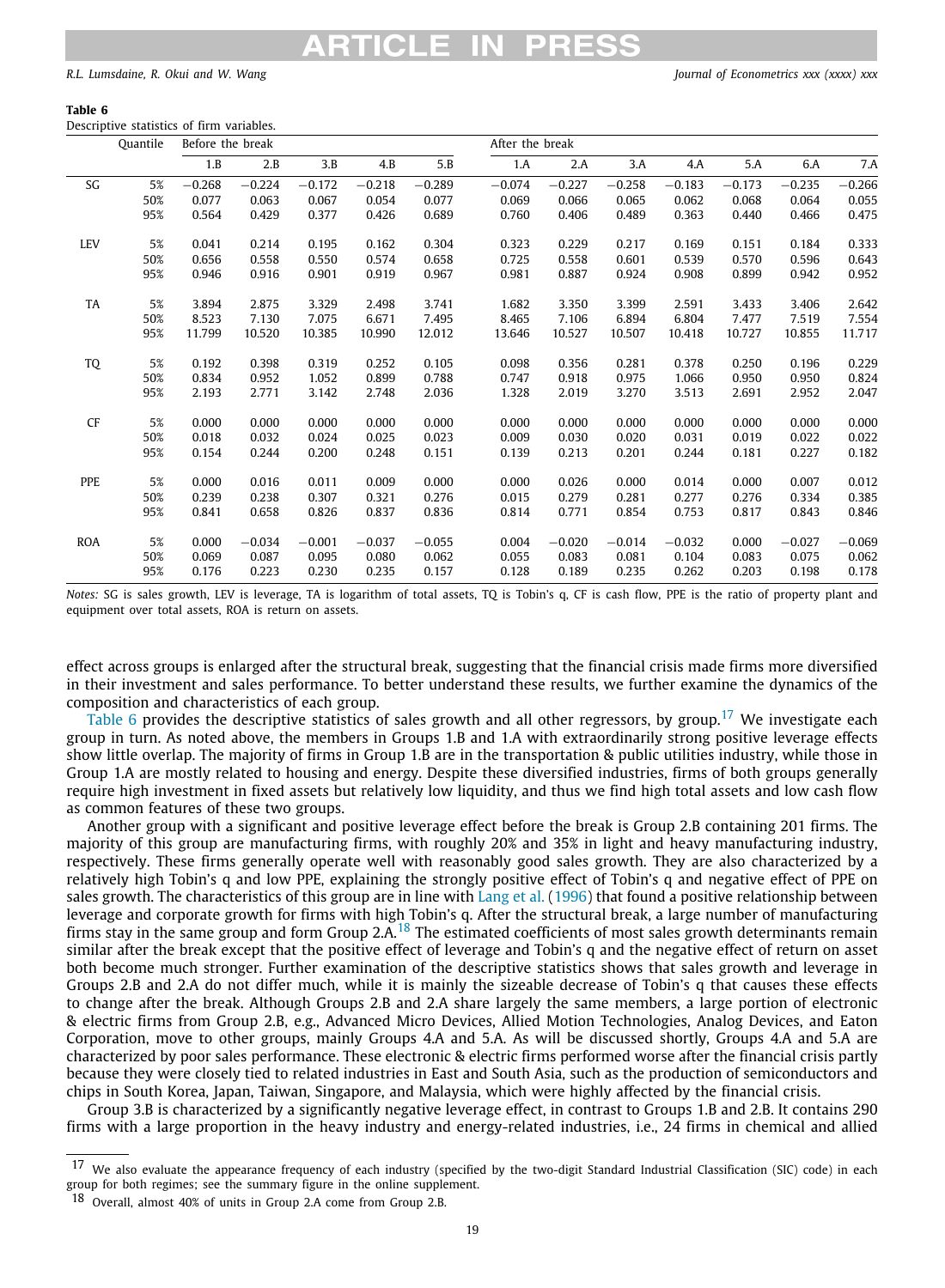# <span id="page-19-7"></span>ARTICLE IN PRESS

*R.L. Lumsdaine, R. Okui and W. Wang Journal of Econometrics xxx (xxxx) xxx*

products ( $SIC = 28$ ), 65 firms in industrial machinery equipment, electronic equipment, transportation equipment, and instruments ( $SIC = 35-38$ ), and 29 firms in electric, gas, and sanitary services ( $SIC = 49$ ). These firms perform moderately in terms of sales growth (median 0.067), but are characterized by low leverage (the lowest at the median and 95% quantile), explaining the slightly negative association between leverage and sales growth. Most members of Group 3.B also stay as one group after the break, Group 4.A, with most financial variables remaining at a similar level as in the pre-break regime, except for a decrease in PPE.<sup>[19](#page-19-7)</sup> Interestingly, several energy-related firms, e.g., Prime Energy and EQT, move from Group 3.B to Group 2.A after the break. Further examination reveals that these switching firms experienced significant growth in sales, total assets, and leverage, among other firm financial variables, and their leverage effect turns from negative to strongly positive after the break.

Another group with an even more negative effect of leverage before the break is Group 4.B. This group covers a wide range of industries, and is featured by particular poor performance of sales growth and low total assets (lowest median sales growth and total assets across the five groups). Thus, we may interpret this group as poorly performing small firms in each industry. This group is further divided into Groups 5.A and 6.A after the financial crisis, both of which continue to struggle in their sales performance. Groups 5.A and 6.A differ in their cash flow, PPE and return on assets, leading to heterogeneous coefficient estimates of these determinants.

Overall, we find that the effects of the determinants of sales growth are highly heterogeneous across groups, and also vary significantly after the structural break. The group pattern is also restructured to a certain extent after the break. Importantly, our data-driven clustering suggests that the group structure is related but clearly does not coincide with the industry classification delineations. Hence, the industry-based grouping that most financial studies use cannot fully capture cross-sectional heterogeneity, at least in sales growth regressions. In contrast, our method allows us to capture both observed and unobserved heterogeneity and at the same time detect potential structural changes in the slope coefficients and/or the group structure.

### **8. Conclusion**

<span id="page-19-3"></span>This paper proposes an estimation method that enables detection of a structural break in either group membership structure or slope coefficients, or both. We establish the consistency of estimated break dates, time-varying group memberships and slope coefficients. We derive the asymptotic distribution of our slope coefficient estimates, which is equivalent to those obtained under the known break date and group memberships. Compared with individual time series estimation, we show that the proposed method provides more accurate break point estimates, because our approach makes use of cross-sectional variation. The more accurate break point estimates further lead to more accurate clustering.

There are at least three possible directions for future research. First, a comprehensive analysis of multiple break points is of practical interest. Second, how to estimate break points and time-varying group memberships in nonlinear models remains an interesting but challenging question. Finally, extending the current approach to non-stationary data is desirable in certain applications.

### **Acknowledgements**

Okui acknowledges financial support from School of Social Sciences of Seoul National University, Republic of Korea, New Faculty Startup Grant of Seoul National University, Republic of Korea and the Housing and Commercial Bank Economic Research Fund for Institute of Economic Research of Seoul National University, Republic of Korea. The authors would also like to thank Serena Ng (Editor), the associate editor, two anonymous referees, Eiji Kurozumi, Sang Yoon (Tim) Lee, Hyungsik Roger Moon, Bent Nielsen, Liangjun Su, seminar and session participants of the Asian Meeting of the Econometric Society 2019, the International Association for Applied Econometrics Annual Conference 2019, the Korean Economic Review International Conference 2019, the Society for Financial Econometrics Annual Conference 2021, the 2021 Spanish Workshop in Time Series Econometrics, Queen Mary University of London, University of Oxford, Nanyang Technological University, Sciences Po, and the University of Tokyo for their valuable comments and suggestions.

### **Appendix A. Supplementary data**

Supplementary material related to this article can be found online at [https://doi.org/10.1016/j.jeconom.2022.01.001.](https://doi.org/10.1016/j.jeconom.2022.01.001)

### **References**

<span id="page-19-6"></span><span id="page-19-5"></span><span id="page-19-4"></span><span id="page-19-1"></span><span id="page-19-0"></span>[Adams, J., Hayunga, D., Mansi, S., Reeb, D., Verardi, V., 2019. Identifying and treating outliers in finance. Financ. Manage. 48, 345–384.](http://refhub.elsevier.com/S0304-4076(22)00003-3/sb1) [Ando, T., Bai, J., 2016. Panel data models with grouped factor structure under unknown group membership. J. Appl. Econometrics 31, 163–191.](http://refhub.elsevier.com/S0304-4076(22)00003-3/sb2) [Bai, J., 1997. Estimation of a change point in multiple regression models. Rev. Econ. Stat. 79, 551–563.](http://refhub.elsevier.com/S0304-4076(22)00003-3/sb3) [Bai, J., 2010. Common breaks in means and variances for panel data. J. Econometrics 157, 78–92.](http://refhub.elsevier.com/S0304-4076(22)00003-3/sb4) [Bai, J., Perron, P., 1998. Estimating and testing linear models with multiple structural changes. Econometrica 66, 47–78.](http://refhub.elsevier.com/S0304-4076(22)00003-3/sb5) [Baltagi, B.H., Feng, Q., Kao, C., 2016. Estimation of heterogeneous panels with structural breaks. J. Econometrics 191, 176–195.](http://refhub.elsevier.com/S0304-4076(22)00003-3/sb6)

<span id="page-19-2"></span><sup>19</sup> More than 42% of units in Group 4.A are from Group 3.B.